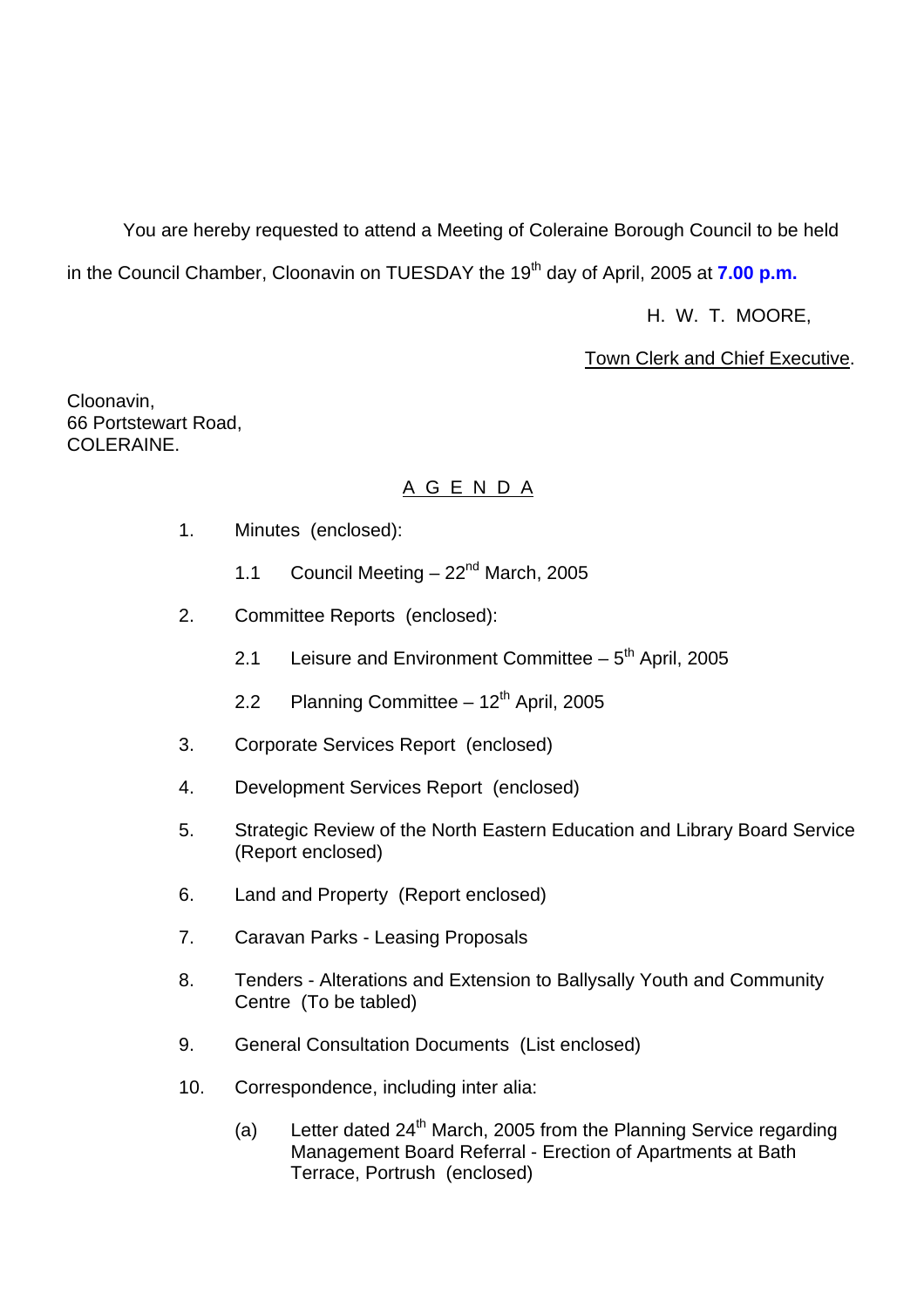- (b) Letter dated  $4<sup>th</sup>$  April, 2005 from the Minister for the Environment, Angela Smith, MP regarding the number of planning applications being refused in rural areas (enclosed)
- (c) Letter dated  $7<sup>th</sup>$  April, 2005 from the Planning Service regarding the demolition of Rock Castle, Portstewart (enclosed)
- 11. Documents for Sealing
- 12. Any other business

# **Enclosed for Information:**

Minutes of 18<sup>th</sup> Annual General Meeting of the Northern Ireland Amenity Council dated 25<sup>th</sup> November, 2004

To: Each Member of Council. 15<sup>th</sup> April, 2005.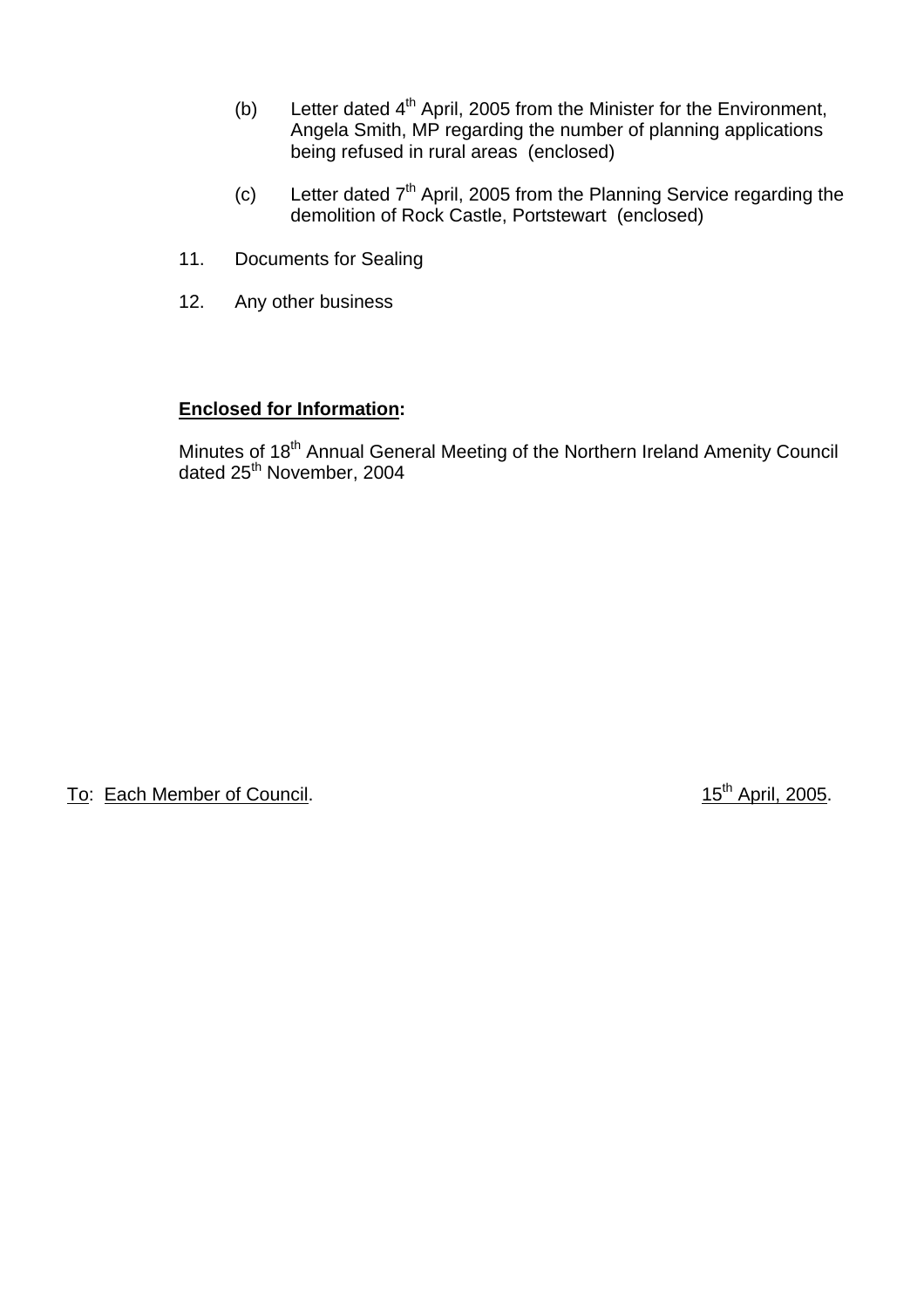# **COLERAINE BOROUGH COUNCIL**

 Minutes of proceedings of Coleraine Borough Council held in the Council Chamber, Cloonavin on Tuesday, 22<sup>nd</sup> March, 2005 at 7.00 p.m.

| <b>Convened:</b> | As per Notice attached |
|------------------|------------------------|
|------------------|------------------------|

**Present:** The Mayor, Councillor R. A. McPherson, in the Chair

The Deputy Mayor, Alderman W. J. McClure

#### **Aldermen**

P. E. A. Armitage (Mrs.) W. T. Creelman E. T. Black (Mrs.) B. Leonard (Items 3.3.2 - 27.0)

# **Councillors**

C. S. Alexander (Ms.) W. A. King D. D. Barbour G. L. McLaughlin O. M. Church (Mrs.) (Items 3.3.2 - 27.0) J. J. Dallat A. McQuillan E. P. Fielding (Mrs.) E. M. Mullan N. F. Hillis R. D. Stewart E. A. Johnston (Mrs.) W. J. Watt

 **Officers in Attendance:** Town Clerk and Chief Executive, Director of Corporate Services, Director of Environmental Health, Director of Leisure Services, Director of Technical Services, Head of Administrative Services and Administrative Assistant

**Apologies:** Councillors Bradley, Deans and McClarty

# **1.0 WELCOME**

The Mayor welcomed everyone to the meeting.

#### **2.0 MINUTES**

The Minutes of the Council Meeting of 22<sup>nd</sup> February, 2005 and the Special Council Meeting of 3<sup>rd</sup> March, 2005 were confirmed and signed.

# **3.0 COMMITTEE REPORTS**

| 3.1 | Leisure and Environment<br>Committee | The Chairman, Councillor McQuillan moved the<br>adoption of the Leisure and Environment<br>Committee Report; this was duly seconded by<br>Councillor Mrs. Johnston. |
|-----|--------------------------------------|---------------------------------------------------------------------------------------------------------------------------------------------------------------------|
|     | Matters arising:                     |                                                                                                                                                                     |
|     | 3.1.1 School Swimming                | The Director of Leisure Services reported that                                                                                                                      |

Programme following discussions with local school principals

these schools would continue with the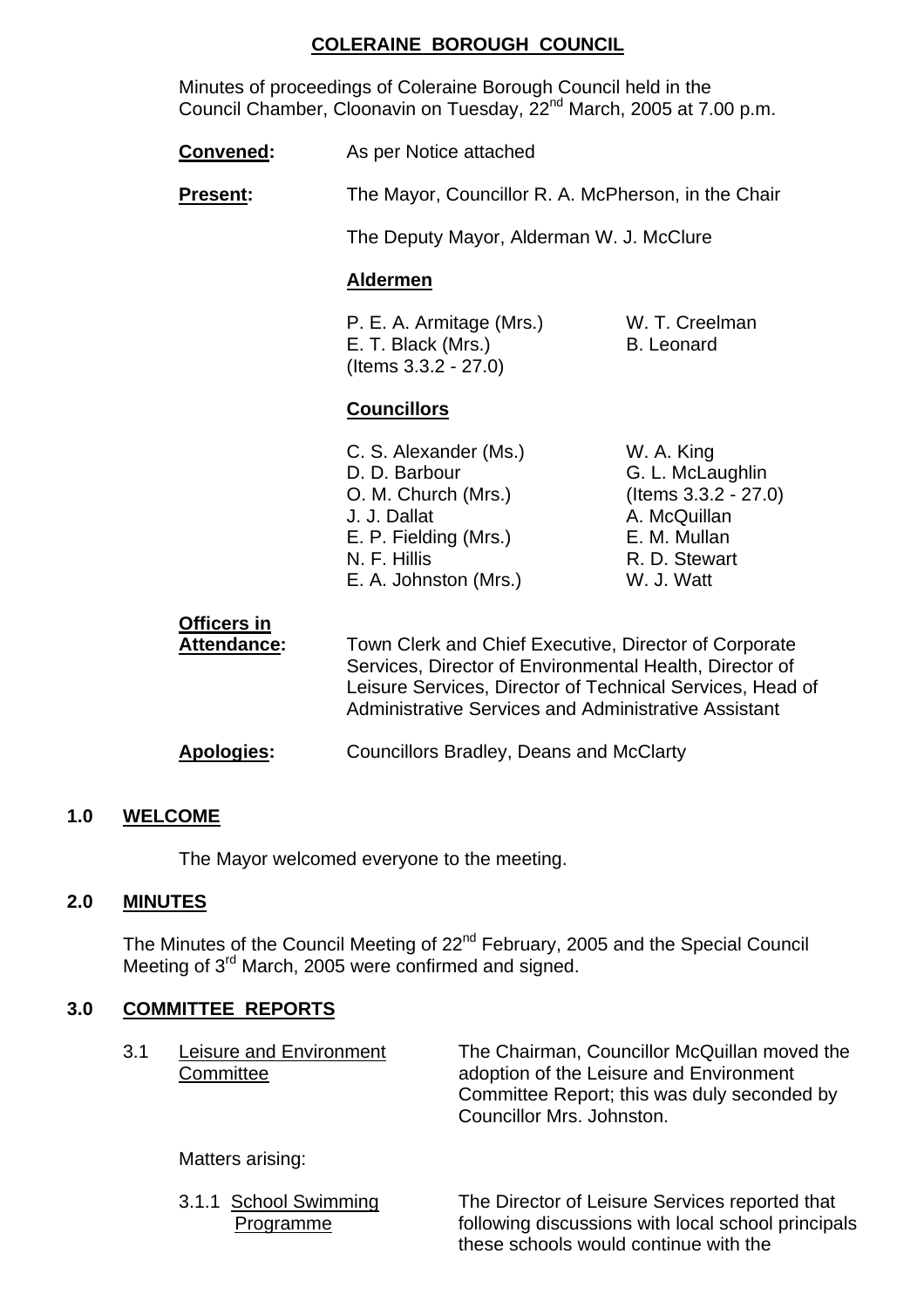The Committee Report was, therefore, adopted.

 3.2 Planning Committee The Chairman, Councillor King, moved the adoption of the Planning Committee Report; this was duly seconded by Councillor Ms. Alexander.

#### Matters arising:

3.2.1 Planning Applications - A letter from the Divisional Planning Manager Requests for further regarding requests for further deferrals of a deferrals number of planning applications had been copied to relevant members. Members had been requested to supply further details to the Divisional Planning Manager.

> A period of discussion ensued on this topic and members' general dissatisfaction with the Planning Service and site visit arrangements.

3.2.2 Development at The Town Clerk and Chief Executive reported

Agherton Road/Lane, that members were requested to supply details Portstewart – Update on to the Divisional Planning Manager of specific Enforcement Issue cases in relation to the request that a Senior Enforcement Officer address Committee on a number of outstanding enforcement issues. Such details should be submitted to the Administrative Officer in the first instance.

Noted.

The Committee Report was, therefore, adopted.

| 3.3 | <b>Policy and Development</b><br>Committee                     | The Chairman, Councillor Barbour, moved the<br>adoption of the Policy and Development<br>Committee Report; this was duly seconded by<br>Councillor McQuillan. |
|-----|----------------------------------------------------------------|---------------------------------------------------------------------------------------------------------------------------------------------------------------|
|     | Matters arising:                                               |                                                                                                                                                               |
|     | Causeway Coastal<br>3.3.1<br>Route – Financial<br>Contribution | Councillor Ms. Alexander had asked that her<br>opposition to this recommendation be recorded.                                                                 |
|     | 3.3.2 Advice Agency Funding                                    | Following a period of discussion it was agreed                                                                                                                |

 that the recommendations for Advice Agency Funding (as contained in the report) for the three year period 2005 – 2008 be reviewed in Autumn 2005.

The Committee Report was then adopted.

### **4.0 NOTICE OF MOTION**

 The undernoted Notice of Motion was proposed by Councillor McQuillan, seconded by the Deputy Mayor and following a period of discussion it was agreed unanimously: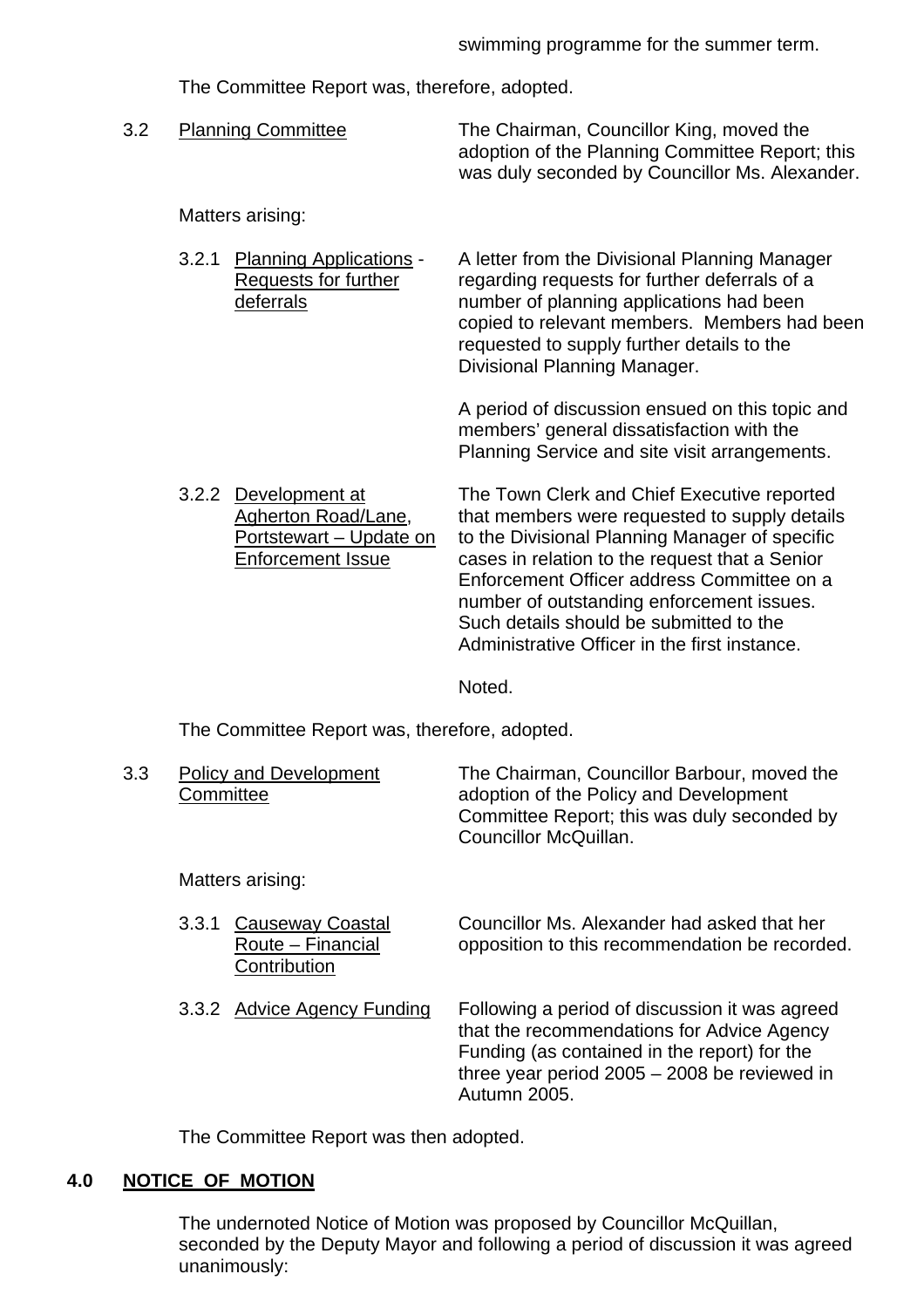"That this Council organises an event to take place in July 2005 in the Coleraine Town Centre to celebrate the significant and historical contribution of the Ulster Scots cultural/musical identity to the community."

 It was further agreed that Council appoint a Sub-Committee (same membership as St. Patrick's Festival Sub-Committee) to progress the organisation of this event.

# **5.0 CORPORATE SERVICES REPORT**

The Report of the Director of Corporate Services was considered (previously supplied).

Matters arising:

| 5.1 |       | <b>Request for Donations</b>                      |                                                                                                                                                                                                                                                                                                                                                                                                                                                                                             |
|-----|-------|---------------------------------------------------|---------------------------------------------------------------------------------------------------------------------------------------------------------------------------------------------------------------------------------------------------------------------------------------------------------------------------------------------------------------------------------------------------------------------------------------------------------------------------------------------|
|     | 5.1.1 | <b>William Keown Trust</b>                        | The William Keown Trust had requested<br>financial support from Council as in previous<br>years.                                                                                                                                                                                                                                                                                                                                                                                            |
|     |       |                                                   | It was agreed that Council contribute £350.00 for<br>the financial year 2004/05.                                                                                                                                                                                                                                                                                                                                                                                                            |
|     |       | 5.1.2 Royal National Lifeboat<br>Institution      | The Royal National Lifeboat Institution had<br>requested financial support from Council as in<br>previous years.                                                                                                                                                                                                                                                                                                                                                                            |
|     |       |                                                   | It was agreed that Council contribute £300.00<br>for the financial year 2004/05.                                                                                                                                                                                                                                                                                                                                                                                                            |
|     |       | <b>Coleraine Support Group</b>                    | 5.1.3 Northern Ireland Hospice - The Northern Ireland Hospice - Coleraine<br>Support Group had requested financial support<br>from Council as in previous years.                                                                                                                                                                                                                                                                                                                            |
|     |       |                                                   | It was agreed that Council contribute £5,000.00<br>for the financial year 2004/05.                                                                                                                                                                                                                                                                                                                                                                                                          |
| 5.2 |       | <b>Loan Repayment Fund</b><br><b>Bank Account</b> | It was agreed that Council open a Loan<br>Repayment Fund account with the Northern<br>Bank Ltd. at their Coleraine Branch and that the<br>Bank be empowered to honour cheques, bills of<br>exchange and promissory notes drawn, signed,<br>accepted, or made on behalf of the Council by<br>any authorised signatory and to act on any<br>instructions given by the persons as authorised.<br>The new bank account would be used for the<br>purposes of handling long-term loan repayments. |
| 5.3 |       | <b>Checking of Accounts</b>                       | It was agreed that Alderman McClure and<br>Councillor Watt inspect the monthly payments to<br>creditors for the next three months.                                                                                                                                                                                                                                                                                                                                                          |
| 5.4 |       | <b>Matters for Information</b>                    |                                                                                                                                                                                                                                                                                                                                                                                                                                                                                             |

# 5.4.1 Members' Attendance - Members noted information on this topic as Conference and Courses contained in the report.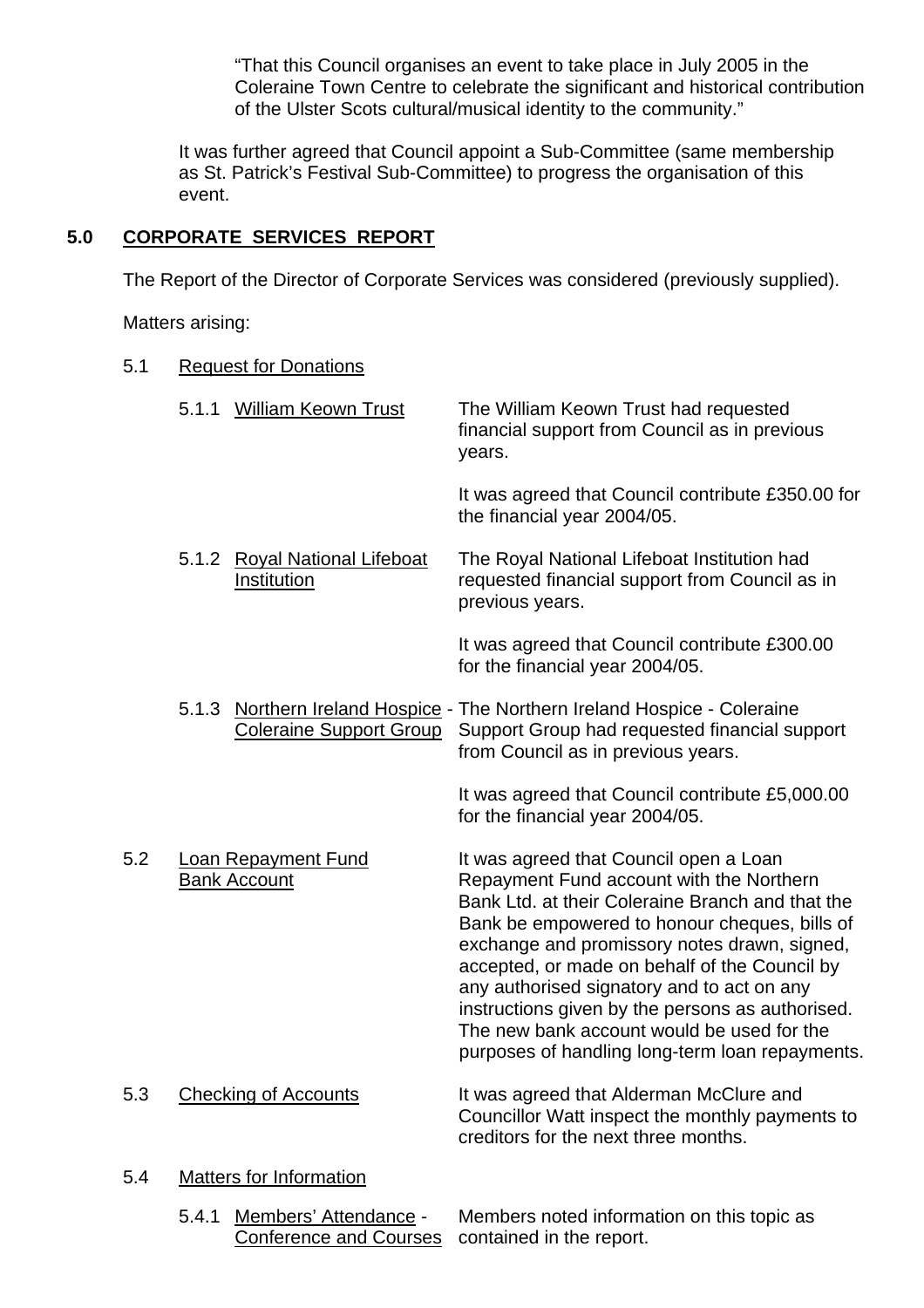5.4.2 Accounts Council noted that creditors' payments for March 2005 as per lists circulated had been issued as follows:

> Revenue A/C - £ 373,748.44 Capital A/C - £ 429,183.04 Petty Cash A/C - £ 40,450.78

 In response to a member's question relating to professional fees incurred on the Cloonavin project, the Director of Corporate Services agreed to provide a breakdown of these fees.

#### 5.4.3 Appointments The following appointments had been made in accordance with the Local Government Staff Commission's Code of Procedures on Recruitment and Selection.

#### Leisure Services Department

Casual Receptionist/Cashier (Replacement) - Coleraine Leisure Centre Miss L. Scott, Mr. S. Kelly and Miss Z. Rosborough

#### Technical Services Department

Cleansing Labourer (Replacement) Mr. I. Henry

## **6.0 LAND AND PROPERTY**

The Report of the Head of Administrative Services was considered (previously supplied)

| 6.1 | <b>West Bay Promenade, Portrush</b>                     | The developer at West Bay had connected a<br>footpath from the development onto the<br>promenade by demolishing a 2 metre length of<br>Council's low promenade wall. The developer<br>had indicated that the footpath would be a<br>private access.                                             |
|-----|---------------------------------------------------------|-------------------------------------------------------------------------------------------------------------------------------------------------------------------------------------------------------------------------------------------------------------------------------------------------|
|     |                                                         | Following a period of discussion it was agreed<br>that the developer be asked to reinstate the wall.                                                                                                                                                                                            |
| 6.2 | <b>Cloonavin Green</b>                                  | Members noted that the offer by the developer<br>to transfer Cloonavin Green to Council<br>ownership had been verbally withdrawn.                                                                                                                                                               |
| 6.3 | <b>The Crescent Playing Fields,</b><br><b>Coleraine</b> | The Northern Ireland Housing Executive had<br>requested space on Council property beside the<br>playing fields as a decant area while houses<br>were being improved.                                                                                                                            |
|     |                                                         | It was agreed to approve this request subject to<br>the Valuation and Lands Agency advising on a<br>charge, with the Executive paying all associated<br>costs. The Executive would also provide<br>temporary paths and reinstatement proposals<br>were to be to the satisfaction of the Leisure |

Services Department.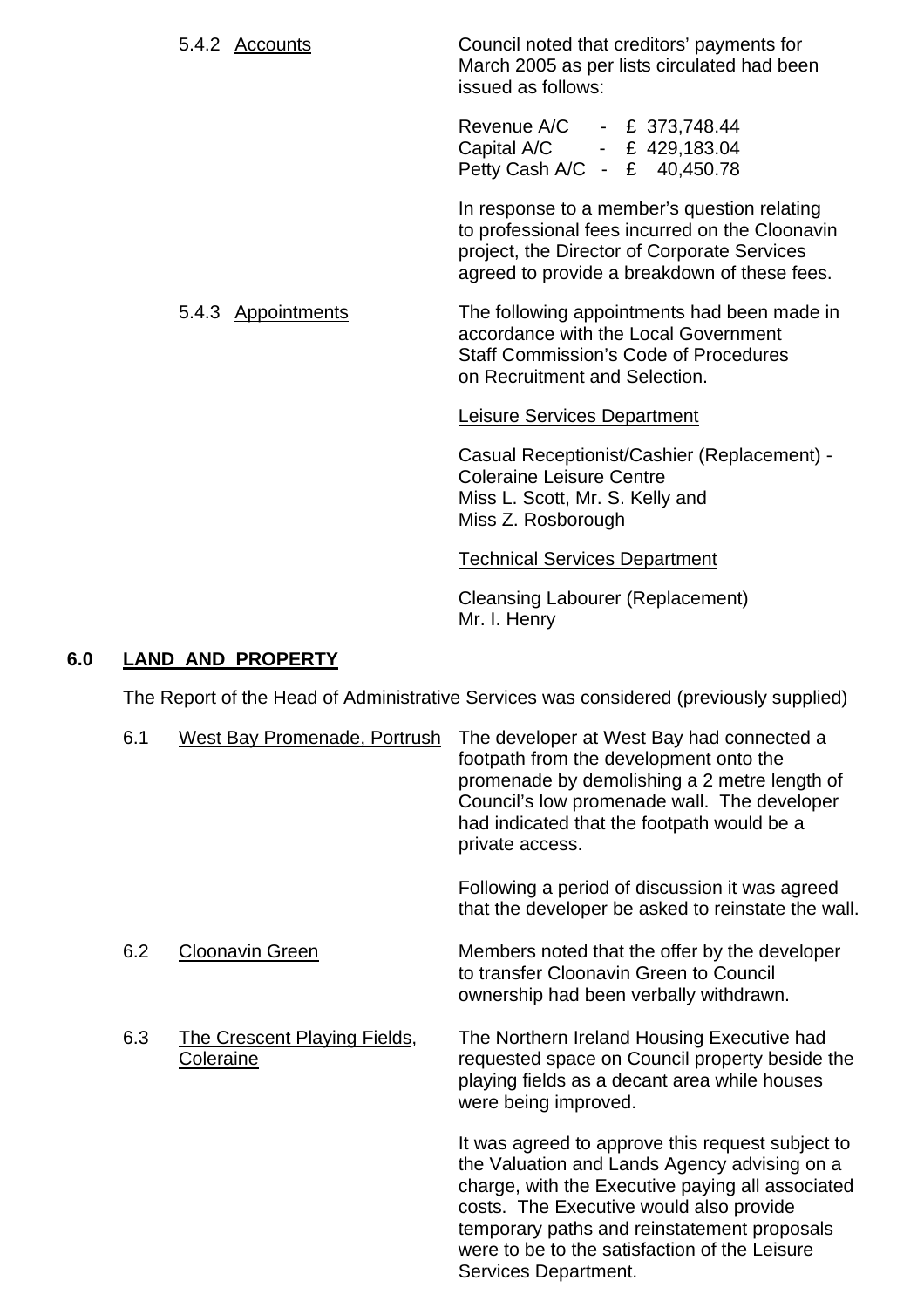6.4 Sale of Land at Harbour A request had been received to purchase the Road, Portstewart land behind the toilet block at Harbour Road, Portstewart.

> It was agreed that Council retain ownership of this land for the reasons as detailed in the report.

The Director of Leisure Services noted a member's request that a flowerbed should be provided at this location.

# **7.0 DRAFT INVESTMENT STRATEGY FOR NORTHERN IRELAND**

The Report of the Head of Administrative Services was considered (previously supplied).

The Report summarised the implications of the Draft Investment Strategy for Northern Ireland 2005 – 2015.

Following a period of discussion it was agreed that the issue of waste management funding together with other issues raised by members be included in Council's overall response to this strategy document.

# **8.0 2005 SOMME PILGRIMAGE**

 The Town Clerk and Chief Executive reported that this year's Pilgrimage to the Somme would take place in July.

It was agreed that Council reserve two places on the Pilgrimage.

#### **9.0 CONSULTATION LIST**

 The following consultation papers had been received and were available for members who wished to consider making a response:

(i) Northern Ireland Authority for Energy Regulation – Consultation Paper on Draft Forward Work Programme 2005 – 2006

Comments due by: 21<sup>st</sup> March, 2005

 (ii) Department of Enterprise, Trade and Investment – Consultation on Draft Corporate Plan 2005 – 2008

Comments due by:  $25<sup>th</sup>$  March, 2005

 (iii) Office of the First Minister and Deputy First Minister – Consultation on the Draft Disability Discrimination (Northern Ireland) Order (Executive summary enclosed)

Comments due by: 28<sup>th</sup> March 2005

 (iv) Northern Ireland Office – Laying of Public Processions (Amendment) (Northern Ireland) Order 2005 and Consultation Paper on Mediation

Comments due by: 31<sup>st</sup> May, 2005

 (v) Department for Regional Development – Public Consultation on Draft Guidelines for Transport Assessment in Northern Ireland

Comments due by: 17<sup>th</sup> June, 2005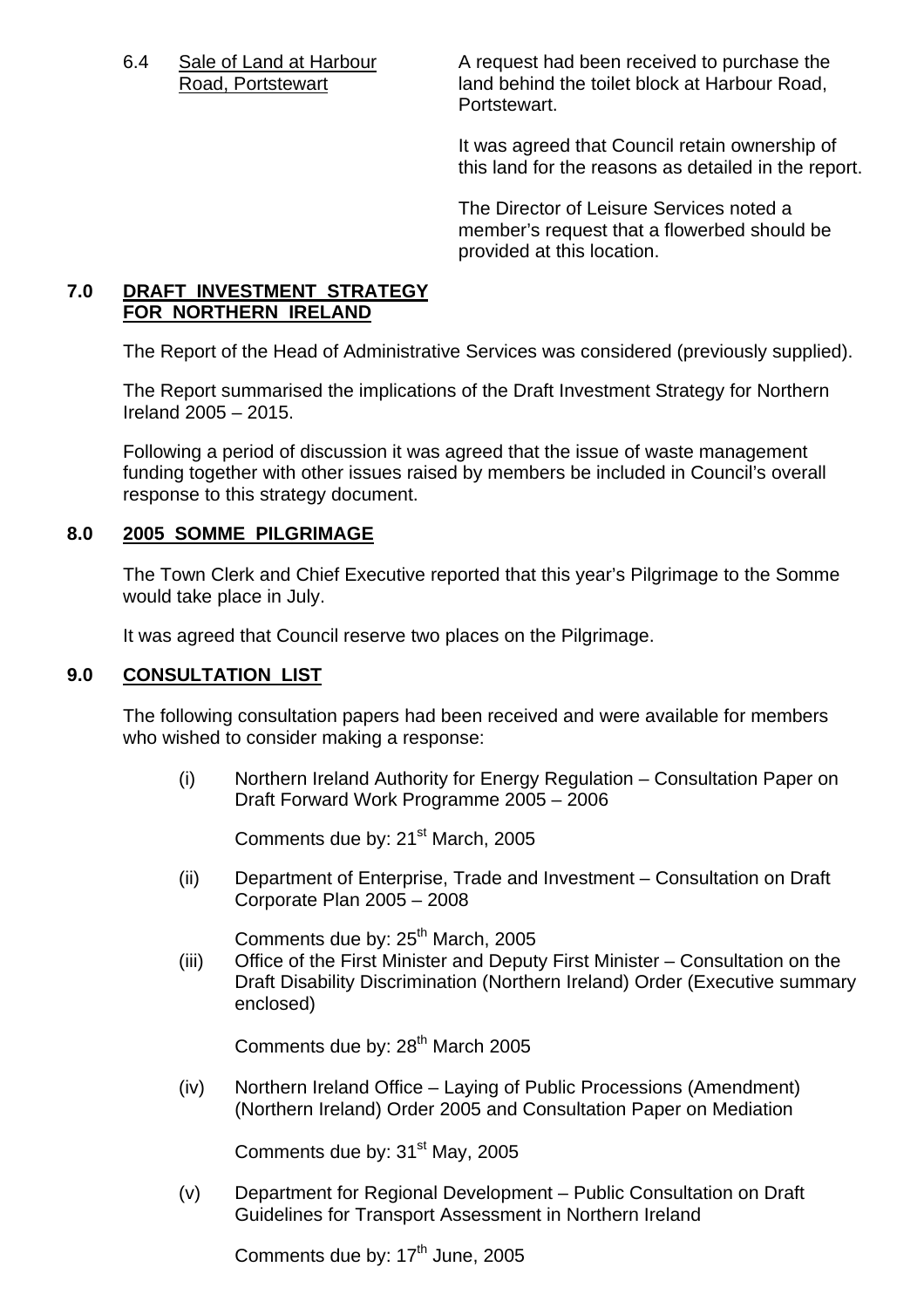# **10.0 SOCIAL HOUSING - PORTSTEWART**

Consideration was given to the following letters regarding this topic:

- (a) Letter dated  $25<sup>th</sup>$  February, 2005 from P. J. McGurk, Director, Rural Housing Association
- (b) Letter dated  $7<sup>th</sup>$  March, 2005 from Private Secretary to John Spellar, MP

 A period of discussion ensued during which members expressed their disappointment at the outcome of this matter and the need for a strategy for the provision of social housing.

#### **11.0 COLERAINE LIBRARY AND IRISH ROOM COLLECTION**

 Read letter from the North Eastern Education and Library Board (Library Corporate Services) outlining their position regarding Coleraine Library and the Irish Room Collection.

The Town Clerk and Chief Executive advised members that it was hoped to develop a joint project (Council and North Eastern Education and Library Board) in the near future which may address this issue.

#### **12.0 NORTHERN IRELAND POLICING BOARD APPOINTMENT OF INDEPENDENT MEMBERS TO THE DISTRICT POLICING PARTNERSHIPS IN 2005**

 Read letter from the Northern Ireland Policing Board updating Council on arrangements regarding the appointment of independent members to District Policing Partnerships in 2005.

It was noted that these arrangements would take effect from June 2005 onwards.

# **13.0 OFFICE OF THE FIRST MINISTER AND DEPUTY FIRST MINISTER**

 Read letter from the Economic Policy and Public Service Directorate thanking Council for its response to the Draft Priorities and Budget 2005-08 Consultation.

Noted.

# **14.0 UNISON NORTHERN IRELAND - SCHOOL MEALS SERVICE**

 Read letter from UNISON – Northern Ireland seeking Council's support in it's campaign to save the school meals service.

Following discussion it was agreed to write to the Education and Library Boards, the Department of Education and the Minister in support of UNISON's campaign.

#### **15.0 NORTH EASTERN EDUCATION AND LIBRARY BOARD - LIBRARY SERVICE CONSULTATION ON NORTH EASTERN EDUCATION AND LIBRARY BOARD - LIBRARY SERVICE - STRATEGIC REVIEW**

 Copies of the North Eastern Education and Library Board – Library Service consultation on North Eastern Education and Library Board Library Service –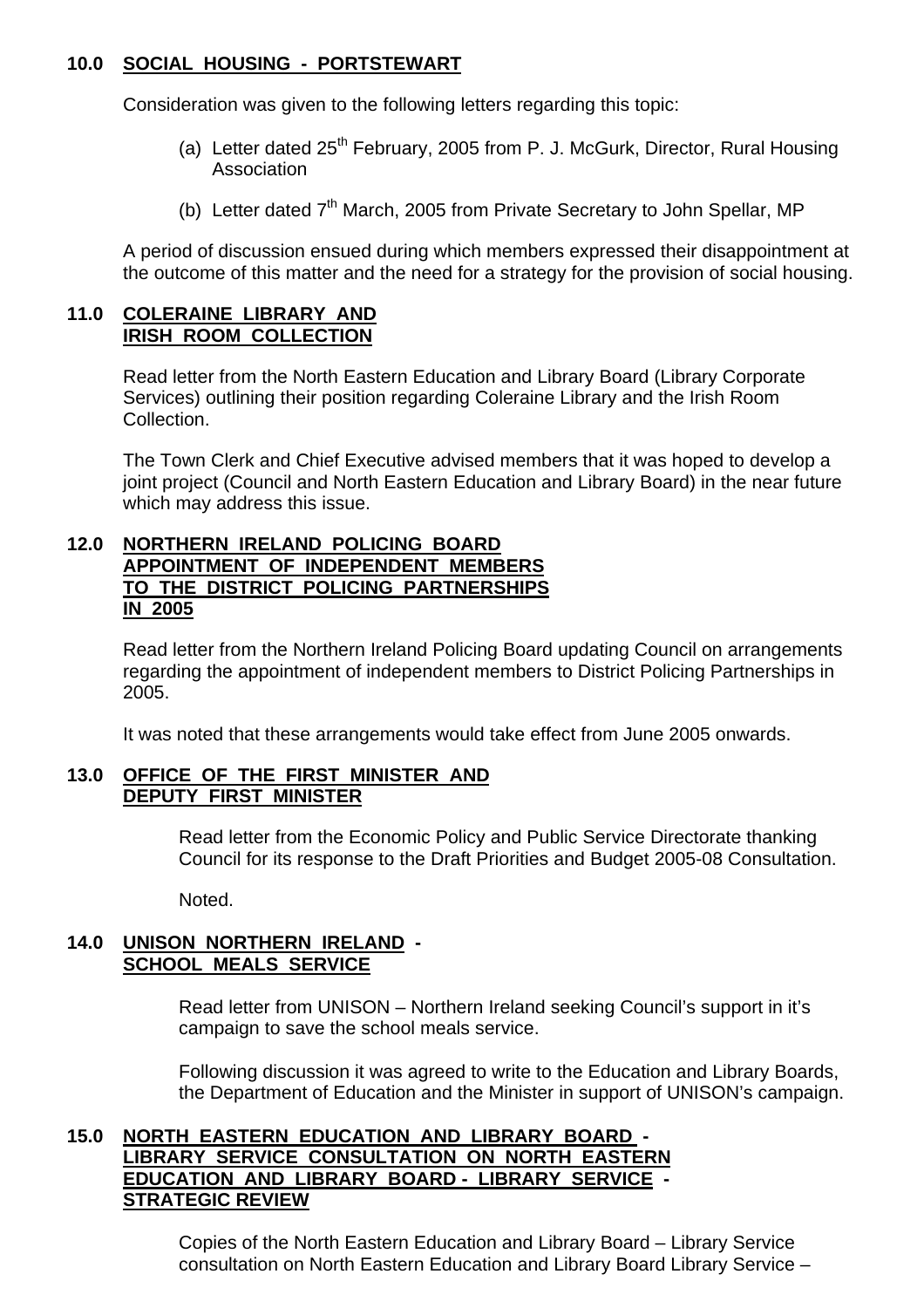Strategic Review were circulated to members.

 Following a period of discussion it was agreed that public meetings on this topic should be supported.

#### **16.0 CARRICKFERGUS BOROUGH COUNCIL - KNOCKAGH MONUMENT – WAR MEMORIAL**

 The Town Clerk and Chief Executive reported that Council had been requested to make a financial contribution to repairs to the Knockagh Monument – War Memorial.

It was agreed that Council contribute £1,500 as a one-off contribution.

# **17.0 NORTHERN IRELAND LOCAL GOVERNMENT ASSOCIATION** -  **COUNCILLORS GENERAL BENEFITS TRAINING**

 Read letter from the Northern Ireland Local Government Association (NILGA) advising of the availability of a one day programme regarding Councillors' General Benefits Training.

Council agreed, in principle, to avail of this training programme.

## **18.0 ASSOCIATION FOR PUBLIC SERVICE EXCELLENCE** - **CONFERENCE**

 Reported that a Conference organised by the Association for Public Service Excellence (APSE) entitled Countdown to Reorganisation – People Matters would be held on  $7<sup>th</sup>/8<sup>th</sup>$  April, 2005 in the Tower Hotel, Londonderry.

Any member interested in attending this Conference was requested to contact the Administrative Officer.

#### **19.0 DOCUMENTS TABLED**

- (a) Northern Ireland Policing Plan 2005 2008
- (b) The National Association of Councillors Northern Ireland Region Minutes of meeting held on  $19<sup>th</sup>$  January, 2005
- (c) Northern Corridor Railways Group Note prepared by BDP Planning 18<sup>th</sup> March, 2005
- (d) International Fund for Ireland Annual Report and Accounts 2004
- (e) Arena Network Northern Ireland  $7<sup>th</sup>$  Environmental Management Survey
- (f) Department for Regional Development response regarding Transport Programme for People with Disabilities
- (g) Environment and Heritage Service Annual Report 2003/04
- (h) Report of the Coleraine District Policing Partnership, Public Meeting of 13<sup>th</sup> December, 2004
- (i) Northern Ireland Policing Board, Human Rights Advisors Report on PSNI Compliance with the Human Rights Act 1998
- (j) Draft Disability Discrimination (N.I.) Order Executive Summary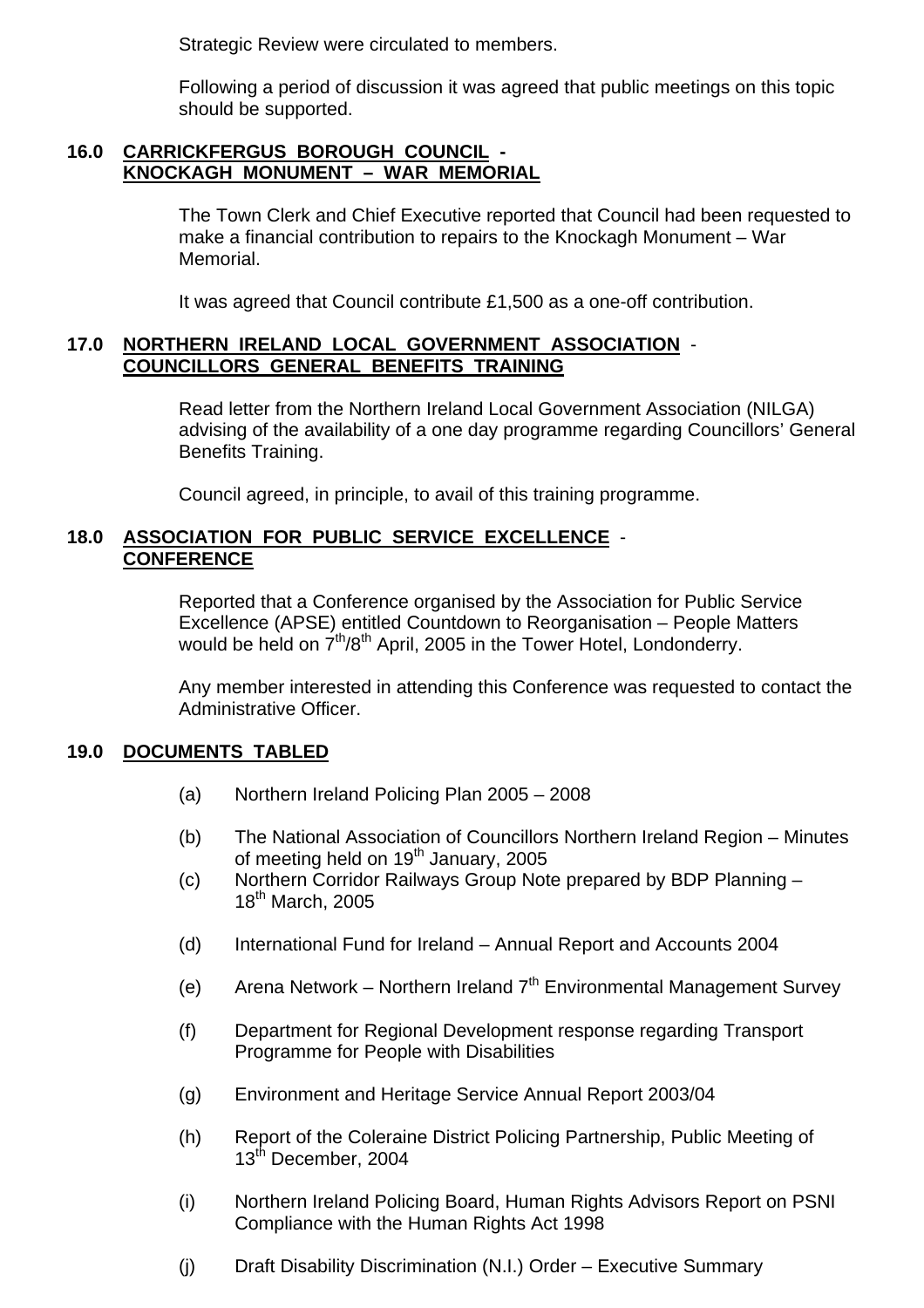(k) Members Briefing – joint meeting between NILGA and Ministers Angela Smith and John Spellar and Department of the Environment –  $8<sup>th</sup>$  March, 2005

# **20.0 DOCUMENTS FOR SEALING**

Resolved:

That the following documents be sealed:

| Deed (In Triplicate) | The Kinkead Family and Council. |
|----------------------|---------------------------------|
|                      | Land at Carrick Dhu, Portrush   |
|                      |                                 |

 2. Cemetery Titles Grant of Right of Burial – Deeds Register No. 3091 – 3095 (inclusive):

| Agherton    | $\sim$                   |
|-------------|--------------------------|
| Ballywillan | ⌒                        |
| Coleraine   | ⌒                        |
| Kilrea      | $\overline{\phantom{0}}$ |
| Portstewart |                          |

 Advanced Deed Register 0102 – 0103 (inclusive):

| Agherton           |                          |
|--------------------|--------------------------|
| <b>Ballywillan</b> | $\overline{\phantom{0}}$ |
| Coleraine          | $\overline{\phantom{0}}$ |
| Portstewart        | $\overline{\phantom{0}}$ |

# **21.0 MR. J. PAUL, DIRECTOR OF LEISURE SERVICES BALLYMONEY BOROUGH COUNCIL**

 Reference was made to the retirement of Mr. J. Paul, Director of Leisure Services, Ballymoney Borough Council.

It was agreed that the Town Clerk and Chief Executive convey a letter expressing Council's good wishes.

#### **22.0 MIGRANT WORKERS' WORKSHOP**

 Reported that a workshop regarding migrant workers would be held at Cloonavin on the afternoon of Tuesday, 26<sup>th</sup> April, 2005.

Noted.

# **23.0 MS. J. BAIRD - HOUSING MANAGER**

 Reference was made to the retirement of Ms. J. Baird, Northern Ireland Housing Executive – Housing Manager.

The Mayor advised that a reception for Ms. Baird had been arranged for Wednesday,  $30<sup>th</sup>$  March, 2005 at 4.30 pm.

# **24.0 MAYOR'S CHARITY BALL - 8TH APRIL, 2005**

Members were reminded that the Mayor's Spring Ball, in aid of the Ulster Cancer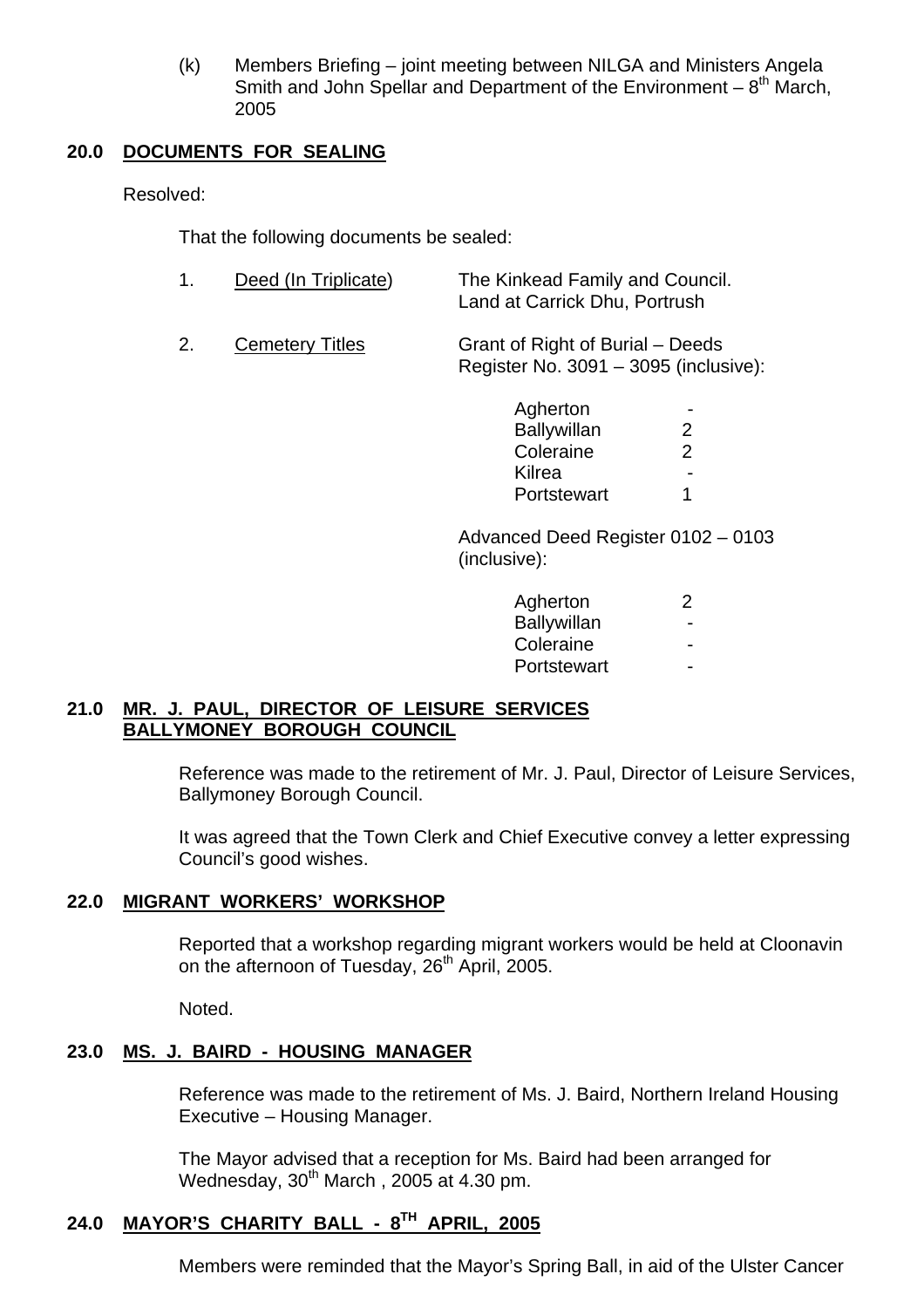Foundation, would be held at the Lodge Hotel, Coleraine on Friday, 8<sup>th</sup> April, 2005 from 7.30 pm.

# **25.0 ELECTION PACKS - MEMBERS**

 The Town Clerk and Chief Executive reported that he would contact members once election packs for the forthcoming local government election on  $5<sup>th</sup>$  May, 2005 became available.

Noted.

## **26.0 ZOMBA APPEAL**

 The Town Clerk and Chief Executive thanked members for their contributions to his recent appeal on behalf of the Zomba Action Project.

#### **27.0 REVIEW OF PUBLIC ADMINISTRATION**

 The Town Clerk and Chief Executive reported that the consultation documents regarding the Review of Public Administration would be circulated to members as soon as they became available.

Noted.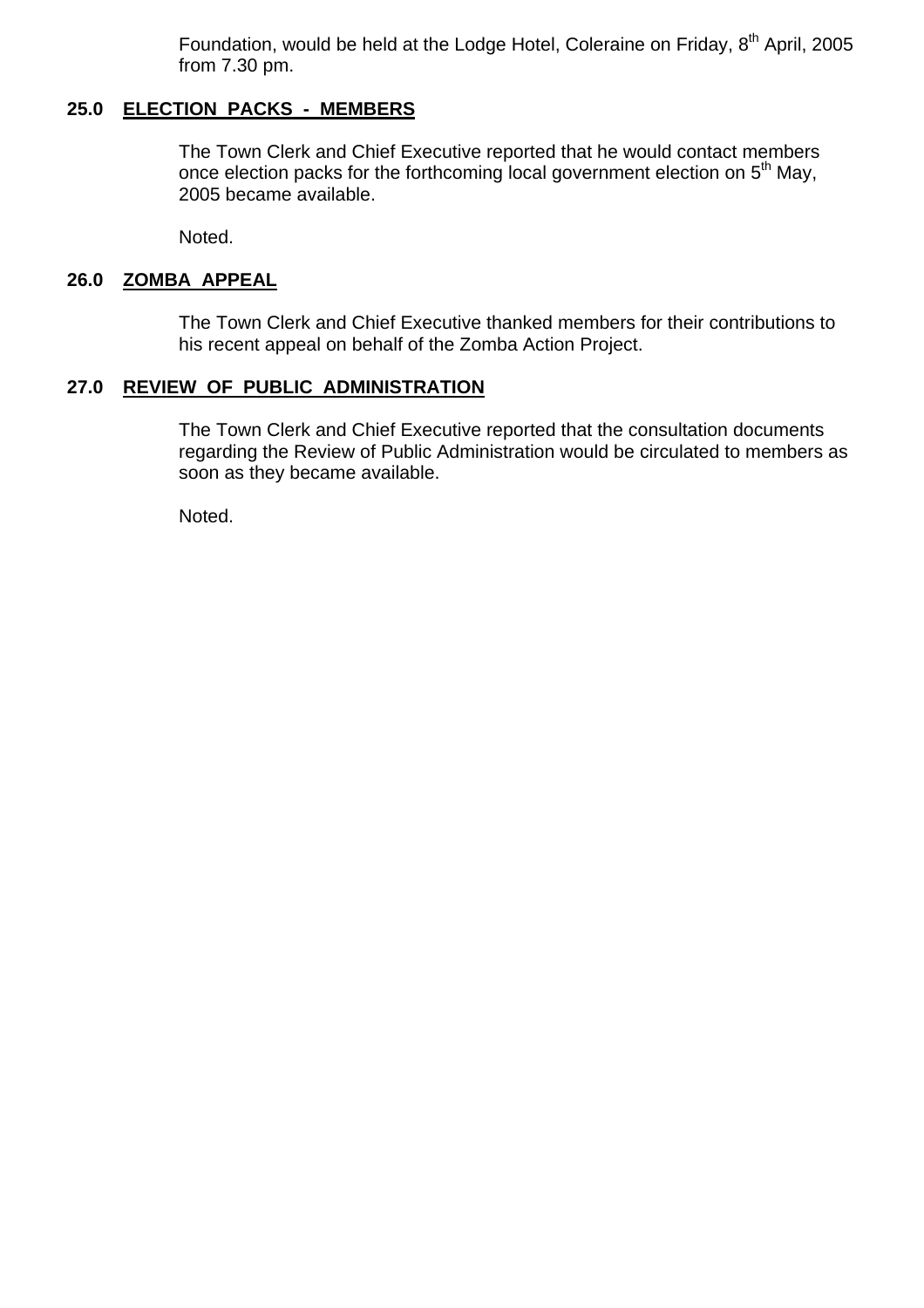### **LEISURE AND ENVIRONMENT COMMITTEE**

### **5th April, 2005.**

## **Present:** Councillor A. McQuillan, in the Chair

The Mayor, Councillor R. A. McPherson

The Deputy Mayor, Alderman W. J. McClure

#### **Aldermen**

P. E. A. Armitage (Mrs.) W. T. Creelman E. T. Black (Mrs.) B. Leonard

(Items 1.0 - 4.12)

#### **Councillors**

C. S. Alexander (Ms.) N. F. Hillis (Items 1.0 - 5.6) W. A. King O. M. Church (Mrs.) D. McClarty J. J. Dallat G. L. McLaughlin T. J. Deans (Items 1.0 - 6.0)  $($ ltems  $3.1 - 4.12$  R. D. Stewart E. P. Fielding (Mrs.) W. J. Watt (Items 3.1 - 5.7.1) (Items 1.0 - 4.12)

J. M. Bradley E. A. Johnston (Mrs.)

#### **Officers in**

 **Attendance:** Director of Leisure Services, Director of Technical Services, Director of Environmental Health, Principal Building Control Officer (Items 3.1 - 5.0), Leisure Services Officer (Services) (Items 1.0 - 4.0), Leisure Services Officer (Facilities) (Items 1.0 - 4.2), Head of Administrative Services and Administrative Assistant

 **Apologies:** Councillors Barbour and Mullan and Town Clerk and Chief **Executive** 

#### **1.0 WELCOME**

The Chairman welcomed everyone to the meeting.

#### **2.0 MAYOR**

The Mayor expressed condolences, on behalf of the Council, to the Roman Catholic community in the Borough on the recent death of the Head of their Church, Pope John Paul II.

The Chairman and other members asked to be associated with the Mayor's remarks.

#### **3.0 LEISURE SERVICES REPORT**

The report of the Director of Leisure Services was considered (previously supplied).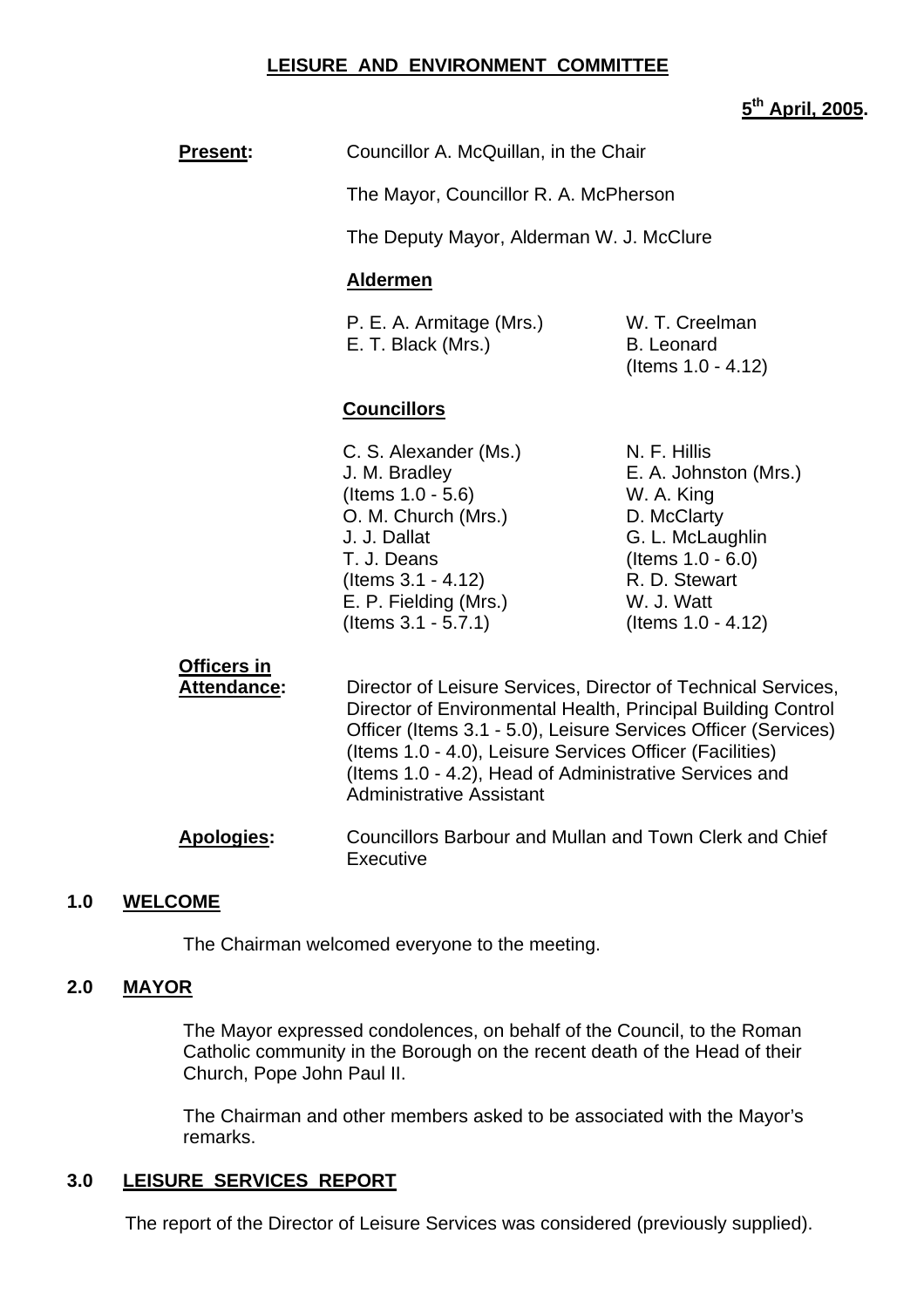#### Matters arising:

3.1 Equestrian Centre The Chairman welcomed Messrs. L. Cole, Chairman and A. Clyde, Secretary, from The Riding for the Disabled Causeway Group together with their architect, Mr. M. Lennox (W. & M. Given Architects) who were in attendance to address Committee. The Riding for the Disabled Causeway Group had proposals to develop a Regional Equestrian Centre for the area, which would not only be of benefit to the Group, but to all other equestrian organisations who were based in the Borough.

> The Group representatives and Mr. Lennox elaborated on the present facilities at the Riding for the Disabled Centre at Castleroe Road, Coleraine and their design proposals for the Equestrian Centre. The Group was seeking a financial contribution of £200,000 from Council for their project which would cost over £700,000 and would require funding from other sources.

A period of discussion ensued during which Messrs. Cole and Clyde and Mr. Lennox answered various members' questions.

It was proposed by Councillor McClarty, seconded by Councillor Stewart and recommended:

> That Council contribute £200,000 to The Riding for the Disabled Causeway Group for the proposed Regional Equestrian Centre.

 The Chairman thanked the representatives for their attendance after which they withdrew from the meeting.

- 3.2 Railway Crossing Coleraine The Northern Ireland Transport Holding Cemetery Company had carried out risk assessments on all 'unmanned' railway crossings in its network. The risk assessment in relation to the railway crossing at Coleraine Cemetery was:
	- That the crossing should be closed to all users. The Transport Holding Company had written asking Council to permanently close the gates on one side of the line and to erect a wall on the other.

Following discussion it was proposed by Councillor Dallat, seconded by Councillor Ms. Alexander and recommended:

That Council carry out the work as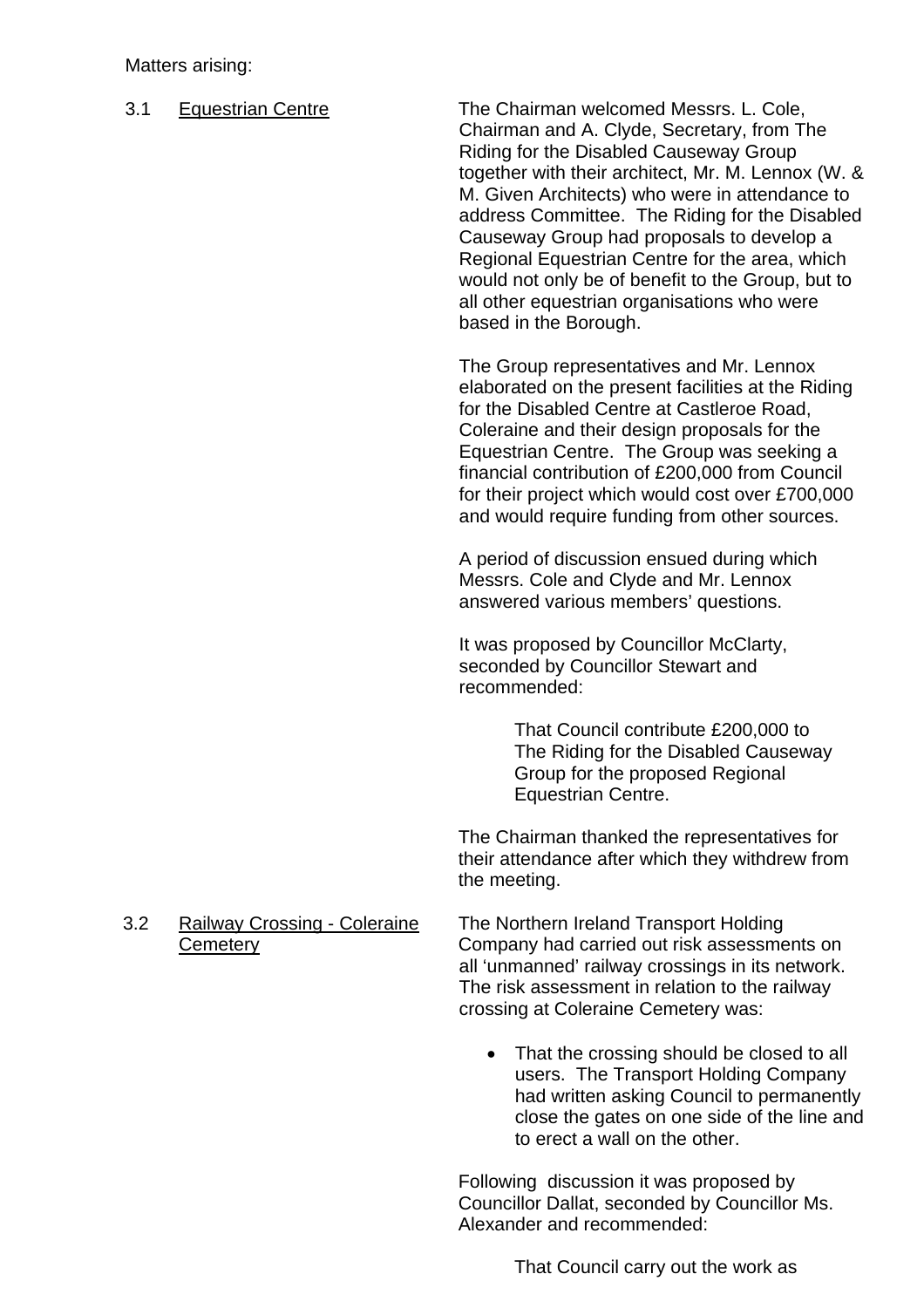requested by the Transport Holding Company.

3.3 Somerset Park, Coleraine - Waterways Ireland had requested Council's New Jetty approval to close the Somerset Park Car Park during construction of the new jetty. Waterways Ireland would place adverts in the local press to inform the general public of the arrangements.

Council is recommended to agree.

3.4 Portrush Harbour **As part of the North Coast Waste Water** Treatment Works, Seacore Ltd. had been awarded the contract for the construction of the Long Sea Outfall. Seacore Ltd. had requested facilities at Portrush Harbour, as detailed in the report.

Council is recommended:

To agree that facilities, as requested, at Portrush Harbour be made available to Seacore Ltd. at the agreed monthly rental.

# 3.5 Portrush Recreation Grounds - The Deputy Mayor, Alderman McClure, Floodlighting declared an interest in this matter.

 Ten tenders had been received for the supply and installation of floodlights at the number one bowling green, Portrush:

£

| 1. | J. F. Little Electrical,<br>Dungannon              | 30,570.00 |
|----|----------------------------------------------------|-----------|
| 2. | <b>Barrett Electrical</b><br>Contracts Ltd., Omagh | 34,000.00 |
| 3. | J. B. Electrical Ltd.,<br>Ballymena                | 34,985.00 |
| 4. | <b>Braid Electrical Services</b>                   |           |
| 5. | Ltd., Ballymena<br><b>Blackbourne Electrical</b>   | 44,531.00 |
| 6. | Ltd., Antrim<br>J.F. & H. Dowds Ltd.,              | 44,900.00 |
| 7. | <b>Ballymoney</b><br>P. & L. Electrical Ltd.,      | 46,780.00 |
|    | Limavady                                           | 46,932.34 |
| 8. | Michael Taggart Electrical,<br>Omagh               | 51,374.00 |
| 9. | Antrim E. & M. Engineers,<br><b>Belfast</b>        | 52,492.00 |
|    | 10. George Allison & Sons,<br>Carrickmore          | 54,819.15 |
|    |                                                    |           |

Council is recommended: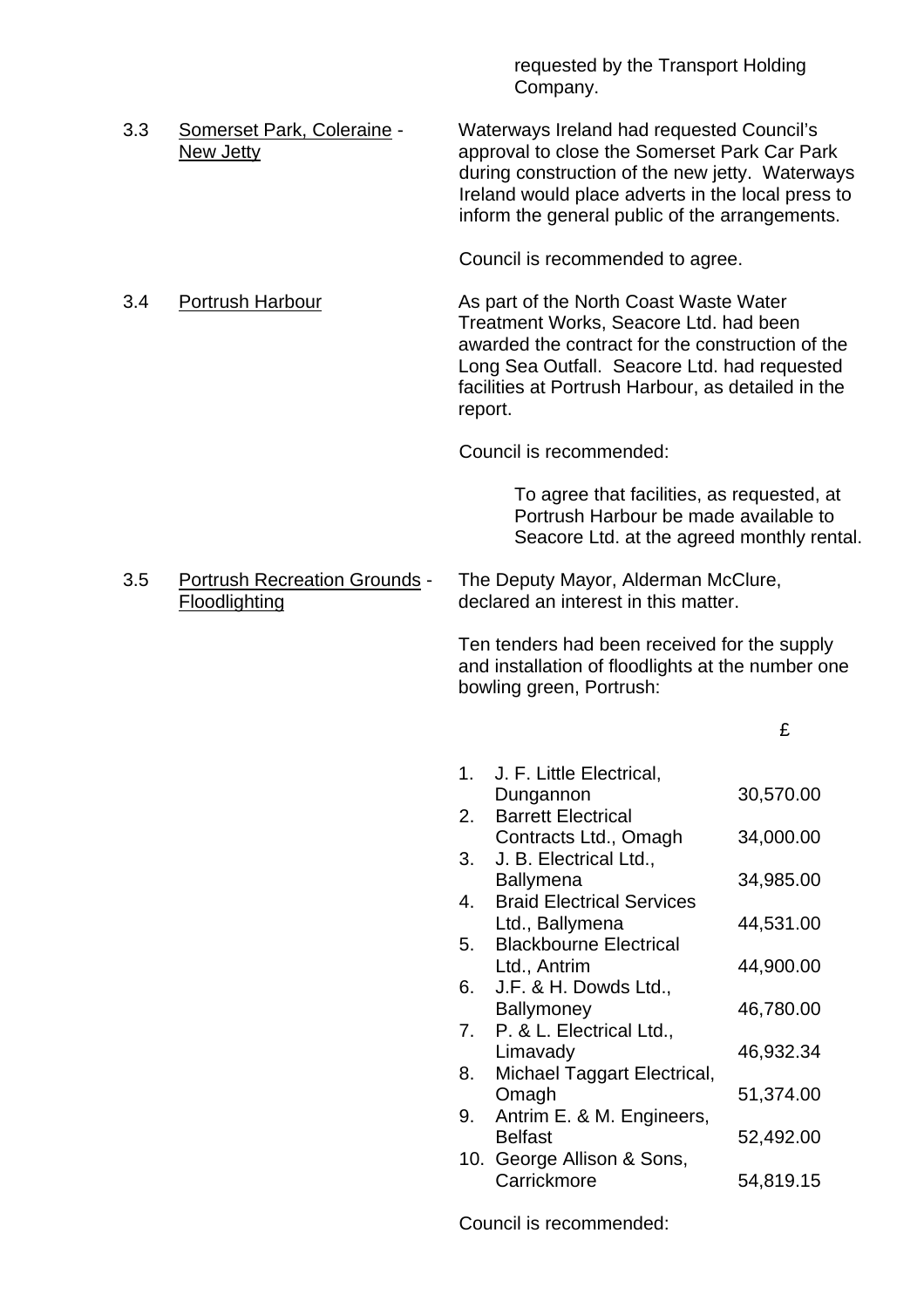To accept the lowest tender from J. F. Little Electrical, Dungannon for the sum of £30,570.

 In response to a member's question the Director of Leisure Services agreed to re-examine the tender prices received for this contract.

#### 3.6 Requests for Financial Assistance

 3.6.1 Milk Cup Teams Requests for financial assistance had been received from the Organising Committee of the County Londonderry and County Antrim Milk Cup Under 14 and Under 16 teams towards the costs of competing in the 2005 tournament from  $1<sup>st</sup>$  -  $5<sup>th</sup>$  August, 2005.

Council is recommended:

 To provide a grant of £600.00 to each Committee.

#### 3.7 Twinning Celebrations Members noted information, as detailed in the

report, regarding a series of events. Council had organised, together with Coleraine Twinning Association, from 27<sup>th</sup> April - 2<sup>nd</sup> May, 2005 to mark the celebration of twenty-five years of twinning with La Roche-sur-Yon. These events included a French Market. The Director of Technical Services elaborated on this aspect of the celebrations.

Following discussion it was recommended that Council waive the street trading fees of each of the stalls (£260.00 per stall).

A full discussion ensued on the planned twinning celebration during which the Director of Leisure Services answered various members' questions.

The Director of Leisure Services confirmed that a session had been scheduled to discuss how the twinning links with La Roche-sur-Yon could be expanded.

Members were encouraged to support as many of the events as possible.

Congratulations were extended to all involved with developing the twinning link over the past twenty-five years.

 3.8 For Information The Director of Leisure Services provided information in his report on the following events:

- (a) North West Race Week Festival
- (b) Railways Exhibition Coleraine Town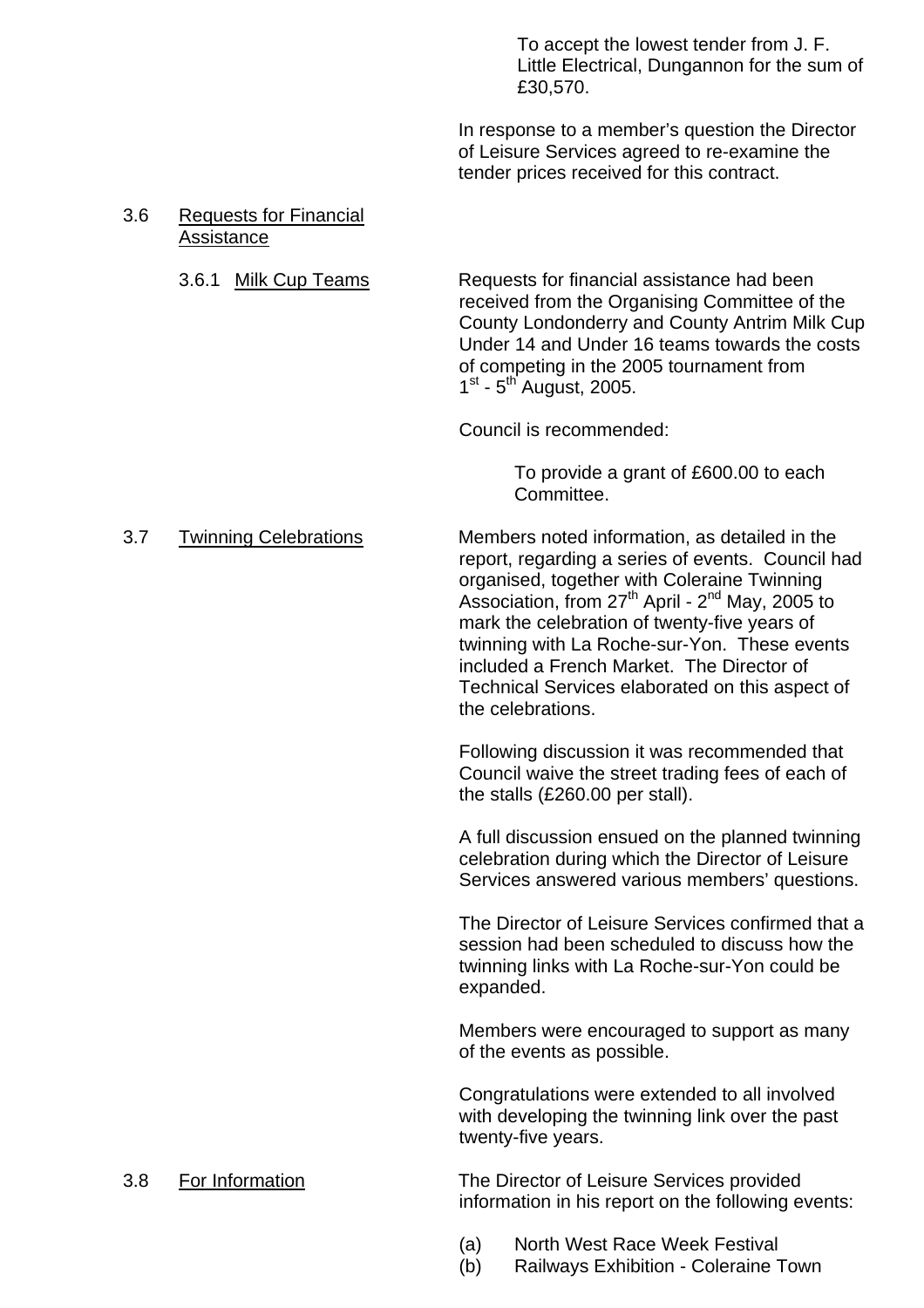Hall -  $4^{th}$  - 31st May, 2005

- (c) Raft Race Saturday,  $28<sup>th</sup>$  May, 2005
- (d) Rural Heritage Festival Garvagh  $2<sup>nd</sup>$  and  $3<sup>rd</sup>$  June, 2005
- (e) Community and Arts Festival  $2<sup>nd</sup>$  -11<sup>th</sup> June, 2005
- (f) Coleraine Agricultural Show Saturday,  $11<sup>th</sup>$  June,  $2005$

# **4.0 TECHNICAL SERVICES REPORT**

The report of the Director of Technical Services was considered (previously supplied).

Matters arising:

# 4.1 DRD - Roads Service

 4.1.1 Atlantic Circle, The Department proposed to introduce a Portstewart pedestrian refuge on Atlantic Circle, Portstewart at junction with Portmore Road to facilitate pedestrians at this junction.

Council is recommended:

To support the Department's proposal.

 4.1.2 Martin's Brae, Coleraine The Department proposed to introduce a working day restriction (NO WAITING 8 AM - 6 PM MONDAY - SATURDAY) on the east side of Martin's Brae, Coleraine. This restriction was considered necessary due to the increased traffic usage and the narrowness of the carriageway.

Following discussion it was recommended:

That Council reject the Department's proposal regarding Martin's Brae, Coleraine and that the possibility of making this street one-way from Union Street, Coleraine be explored.

 During this period of discussion members raised the need to discuss traffic flow within Coleraine with the Department.

 4.1.3 Disabled Parking Bays The Department proposed to provide a disabled parking bay at Circular Road, Castlerock and Upper Heathmount, Portstewart.

Council is recommended:

To support the Department's proposals.

 4.2 The Traffic Management Consideration was given to The Traffic Manage- (N.I.) Order 2005 ment (N.I.) Order 2005, as detailed in the report.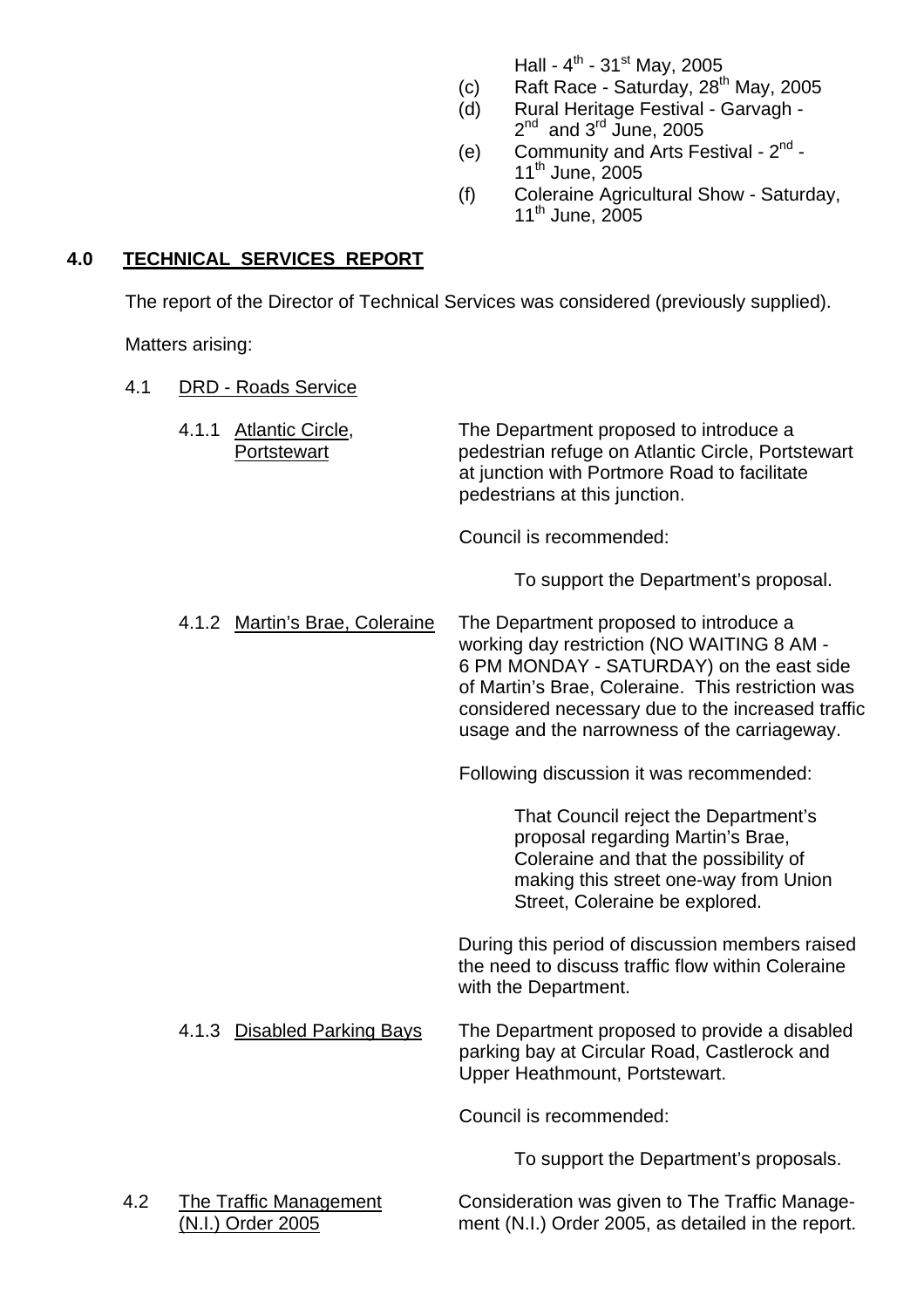Committee noted that the Draft Order appeared to be as required to affect the transfer of powers from PSNI to DRD.

During discussion on this matter Committee expressed its opposition to the introduction of car

clamping measures in the Borough and voiced concern about the employment uncertainties that traffic wardens face.

Council is recommended:

 To communicate this in its response to the consultation.

#### 4.3 The Waste Management Consideration was given to the Department of Regulations (N.I.) 2005 - the Environment's consultation paper, as Consultation Paper detailed in the report, on The Waste Management Regulations (N.I.) 2005.

The purpose of these controls was to ensure that waste was managed in ways which protected the environment and human health. The proposed Regulations contained provisions concerning the disposal of agricultural, quarry and household waste.

The Director of Technical Services agreed to supply a copy of the summary leaflet on this topic to Councillor King.

Committee recommended that the Director of Technical Services respond to the consultation document supporting the North-West Waste Management Group's view on these issues.

The Director of Technical Services would report back to Council if possible on the Group's response on this matter.

4.4 Vehicle Tenders Allowance had been made in the 2005/6 estimates for the replacement of 2 No. 24 cubic metre 6 x 4 refuse vehicles with associated hydraulic automatic wheeled bin lifting gear.

> Committee agreed to utilize prices received in February 2005 by Strabane District Council for similar vehicles viz: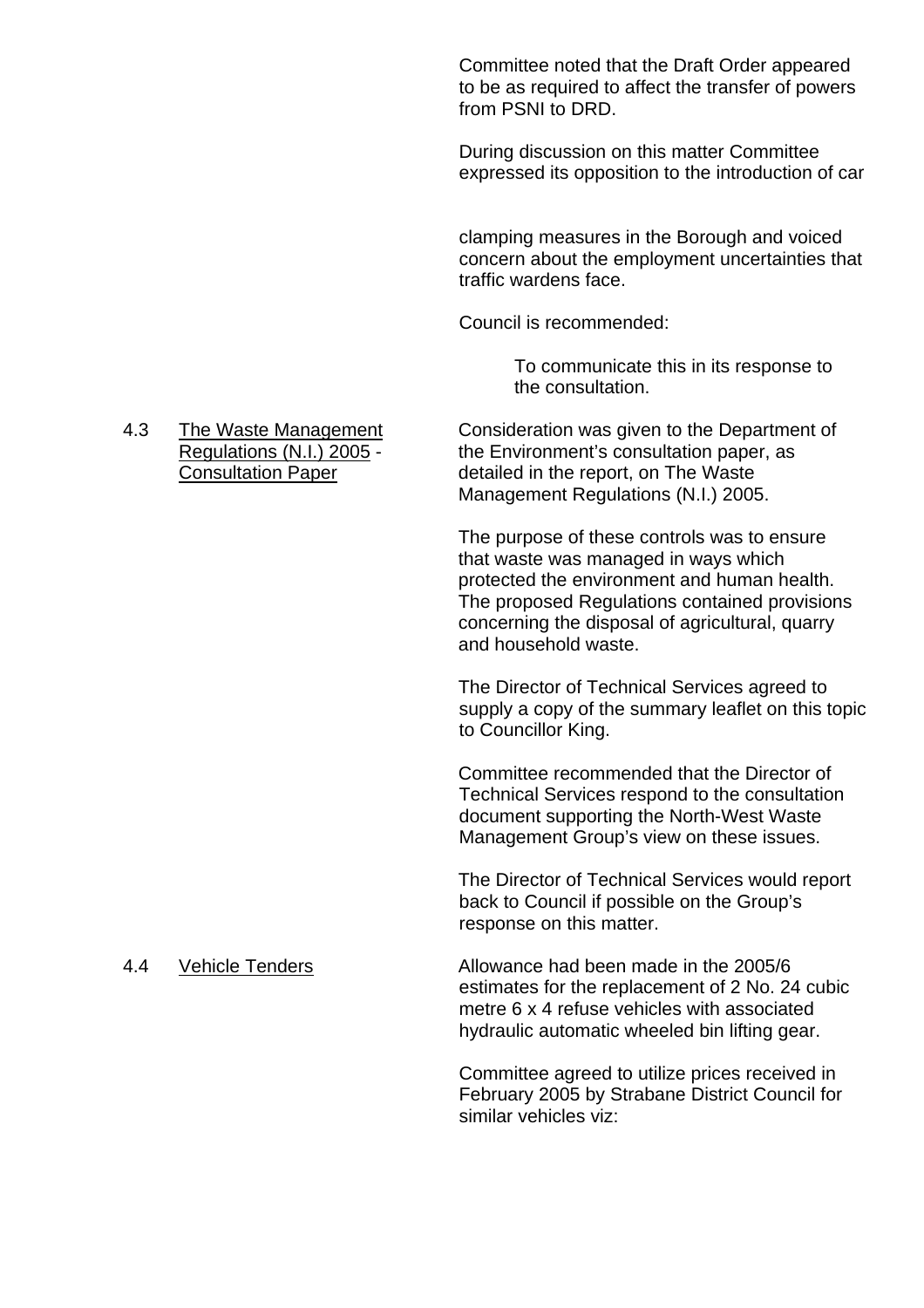| <b>Tenderer</b>                                                                                | Make and Model                                             | Net Price exc. VAT<br>and Road Fund Tax |
|------------------------------------------------------------------------------------------------|------------------------------------------------------------|-----------------------------------------|
| Cahill Motor Eng.<br>10 Quay Road<br>Newtownabbey                                              | Seddon Atkinson<br>Euromover 300bhp Faun<br>Municipal body | £<br>85,000.00                          |
| Castlereagh Motors Ltd.<br><b>Cedarhurst Works</b><br>Newtownbreda<br><b>Belfast</b>           | (a) Seddon Atkinson Pacer<br>275bhp Farid Super<br>Medium  | 84,000.00                               |
|                                                                                                | (b) Seddon Atkinson Pacer<br>275bhp Farid T1 SM            | 85,610.00                               |
|                                                                                                | (c) Seddon Atkinson Pacer<br>275bhp Zoeller<br>Medium XL   | 86,500.00                               |
| <b>Manvik Plant</b><br>Unit 3 Clifton Industrial Park<br>161 Dargan Crescent<br><b>Belfast</b> | Dennis Phoenix 2                                           | 87,500.00                               |

#### **1 No. Hydraulic Automated Wheeled Bin Lifting Gear** (1999) 2004 12:30 Million Contract Contract Contract Contract Contract Contract Contract Contract Contract Contract Contract Contract Contract Contract Contract Contract Contract Contract Contract Contract C

| <b>Tenderer</b>                                           | Make and Model                           | Net Price exc. VAT<br>and Road Fund Tax |
|-----------------------------------------------------------|------------------------------------------|-----------------------------------------|
| Cahill Motor Eng. NI Ltd.<br>10 Quay Road<br>Newtownabbey | Terberg TCA - DE                         | £<br>11,750.00                          |
| Castlereagh Motors Ltd.<br>Newtownbreda<br><b>Belfast</b> | (a) Zoeller Premier<br>(b) Zoeller Delta | 10,500.00<br>13,000.00                  |
| <b>Manvik Plant</b><br>Unit 3 Clifton Industrial Park     | (a) Otto new type master<br>lift         | 10,000.00                               |
| 161 Dargan Crescent<br><b>Belfast</b>                     | Terberg TCA - DE<br>(b)                  | 11,750.00                               |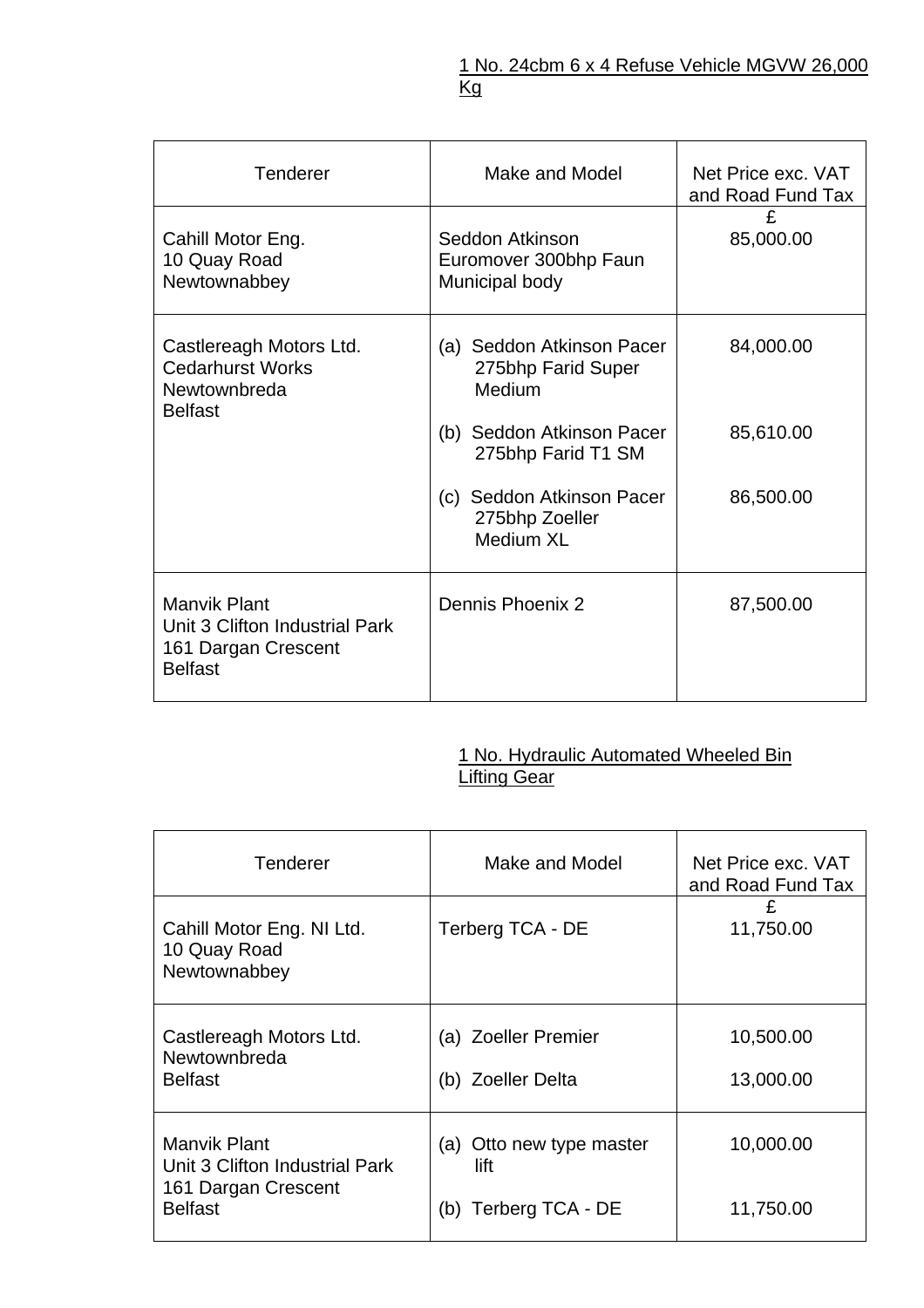Council is recommended to purchase as follows:

- (a) 2 No. Dennis Phoenix 2 refuse vehicles from Manvik, Belfast for the sum of £175,000.00 as recommended by the Director of Technical Services for the reasons as detailed in the report.
- (b) 2 No. Zoeller Premium Lifts from Castlereagh Motors Ltd., Belfast for the sum of £21,000.00 as recommended by the Director of Technical Services for the reasons as detailed in the report.

 4.5 Best Kept Towns Council is recommended to enter Coleraine, Garvagh, Kilrea, Portrush and Portstewart in the relevant sections of the Northern Ireland Amenity Council Super Valu Best Kept Awards for 2005 as in other years.

> During the discussion on this matter the Director of Technical Services agreed that there needed to be a partnership between Council, local Community Associations and Chambers of Commerce, etc. in this matter.

# 4.6 Entertainments Licence

 4.6.1 Circus Tent - Off by-pass An application for the grant of an road between Ballycastle Entertainments Licence for 14 unspecified days Road and Bushmills as detailed in the report had been received from Road roundabouts Mr. M. McFelle, 23 Morey Drive, Donaghadee, Co. Down.

Following discussion it was recommended:

That Council grant an Entertainments Licence for 14 unspecified days (Monday-Friday 4.00 pm to 9.30 pm and Saturday - Sunday 2.00 pm - 7.00 pm) subject to no representations being received and compliance with Fire Authority and any other licensing requirements.

 In response to a member's question the Director of Technical Services agreed to consider wording a condition on the Entertainments Licence regarding the state of the roads in the vicinity of the circus tent.

 4.7 Street Trading Licence An application for a mobile street trading licence as detailed in the report, had been received from Mr. B. Clifford, 8 Ashdale, Coleraine.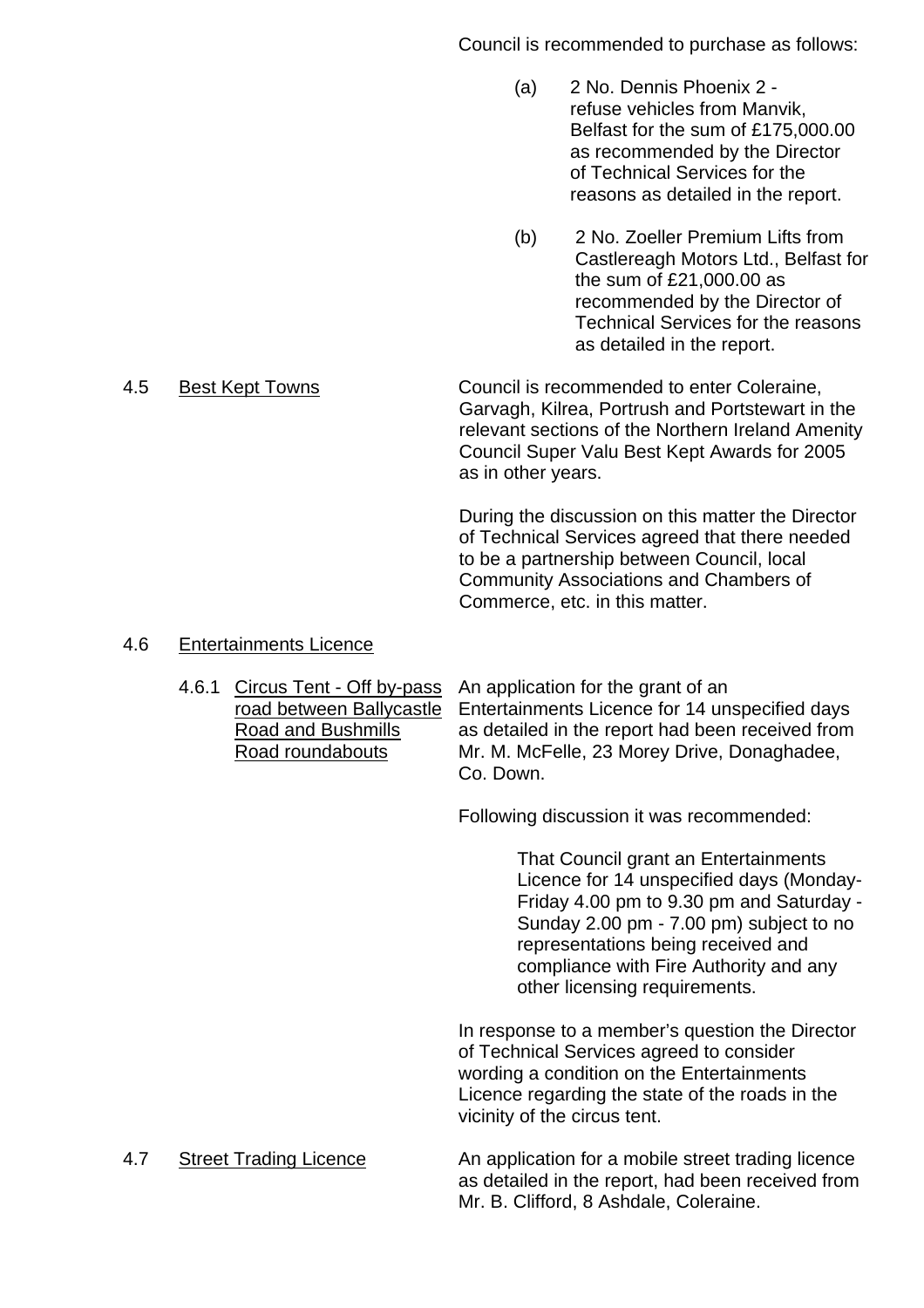Recommended:

 That Council grant a mobile street trading licence.

- 4.8 Building Control **Approval had been granted for fifty-one** applications.
- 4.9 Castlerock Beach Committee noted information, as detailed in the Vehicular Access report, regarding vehicular access to Castlerock Beach.

The Director of Technical Services would keep Committee informed of any developments regarding this matter. He also noted members' comments regarding the importance of the beach to Castlerock.

- 4.10 Best Practicable Environment The Director of Technical Services advised Option for Waste Management Committee that the Interim Report on Municipal in Northern Ireland Waste Options resulting from the Northern Ireland BPEO Seminar held in Ballymena on 21<sup>st</sup> January, 2005 would be made available in the members' room for perusal.
- 4.11 Loading Bay Portstewart Reference was made by members to the need Promenade by the DRD Roads Service to provide a loading bay at Portstewart Promenade in the vicinity of Dempsey's Shop.

The Director of Technical Services would raise this matter with the Divisional Roads Manager.

4.12 Portstewart Beach - Speeding Reference was made to cars speeding along Vehicles **Portstewart Beach.** 

 The Director of Technical Services would raise this matter with the National Trust who had responsibility for matters relating to Portstewart Beach.

report, from the USPCA for the provision

# **5.0 ENVIRONMENTAL HEALTH REPORT**

The report of the Director of Environmental Health was considered (previously supplied).

Matters arising:

| 5.1 | Legal Proceedings -<br>The Pollution Control and<br>Local Government (N.I.)<br>Order 1978 | It was proposed by the Deputy Mayor,<br>seconded by Councillor Mrs. Johnston and<br>agreed:<br>That this matter be considered "In<br>Committee" at the end of the meeting. |
|-----|-------------------------------------------------------------------------------------------|----------------------------------------------------------------------------------------------------------------------------------------------------------------------------|
| 5.2 | Dog Kennelling Service                                                                    | Council is recommended:                                                                                                                                                    |
|     | 2005 - 2008 - The Dogs<br>(N.I.) Order 1983 as amended                                    | To accept the tender, as detailed in the                                                                                                                                   |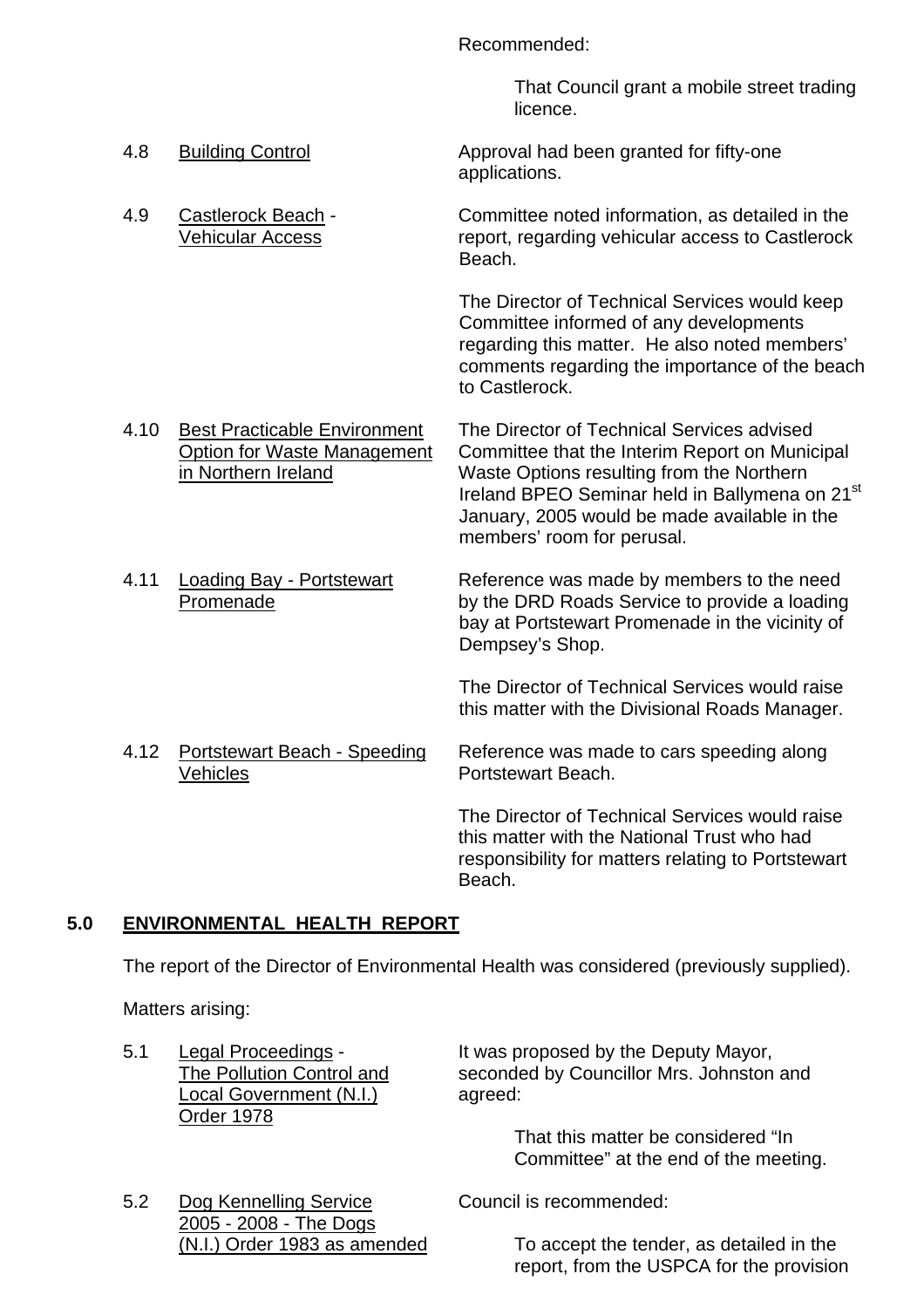of a Dog Kennelling Service for the 2005/6 year for the sum of £23,332.32.

 The Director of Environmental Health would have negotiations with both the USPCA and the private sector to put in place a service provision which would extend to 2009.

 5.3 Investing for Health Strategy - Consideration was given to information, as Nutritional Quality of Take-Away detailed in the report, regarding this topic. Meals

> Committee noted that the Department would be working in partnership with the Causeway Trust and the Northern Health and Social Services Board to address this issue in a holistic manner.

Arising from the period of discussion on this matter the Director of Environmental Health agreed to write to the Water Service regarding outlets feeding into the River Bann water supply.

5.4 Investing for Health Tobacco Consideration was given to information, as Action Plan - Sale of Cigarettes detailed in the report regarding this topic. to Under 16s

> Committee supported the intention of the Environmental Health Department to monitor the level of compliance with the existing legislation on a more formal basis.

Any person who sold cigarettes to such a person would be committing an offence and be liable to prosecution by Council.

Health Officers to Northern

5.5 Home Accident Prevention Committee noted that the Environmental Health<br>Week -  $18^{th}$  -  $24^{th}$  April. 2005 Department was once again partnering with Department was once again partnering with ROSPA and Home Accident Prevention Northern Ireland to promote Home Accident Prevention Week - 18<sup>th</sup> - 24<sup>th</sup> April, 2005.

5.6 Secondment of Environmental Council is recommended:

Health and Social Services To agree to the secondment of Environ-Board mental Health Officers to the Northern Health and Social Services Board in the event of a major outbreak of infectious disease, subject to the staffing needs of the Environmental Health Department as detailed in the report.

# **6.0 LITTER**

 The Director of Technical Services answered members' questions on the topic of litter/fixed penalties.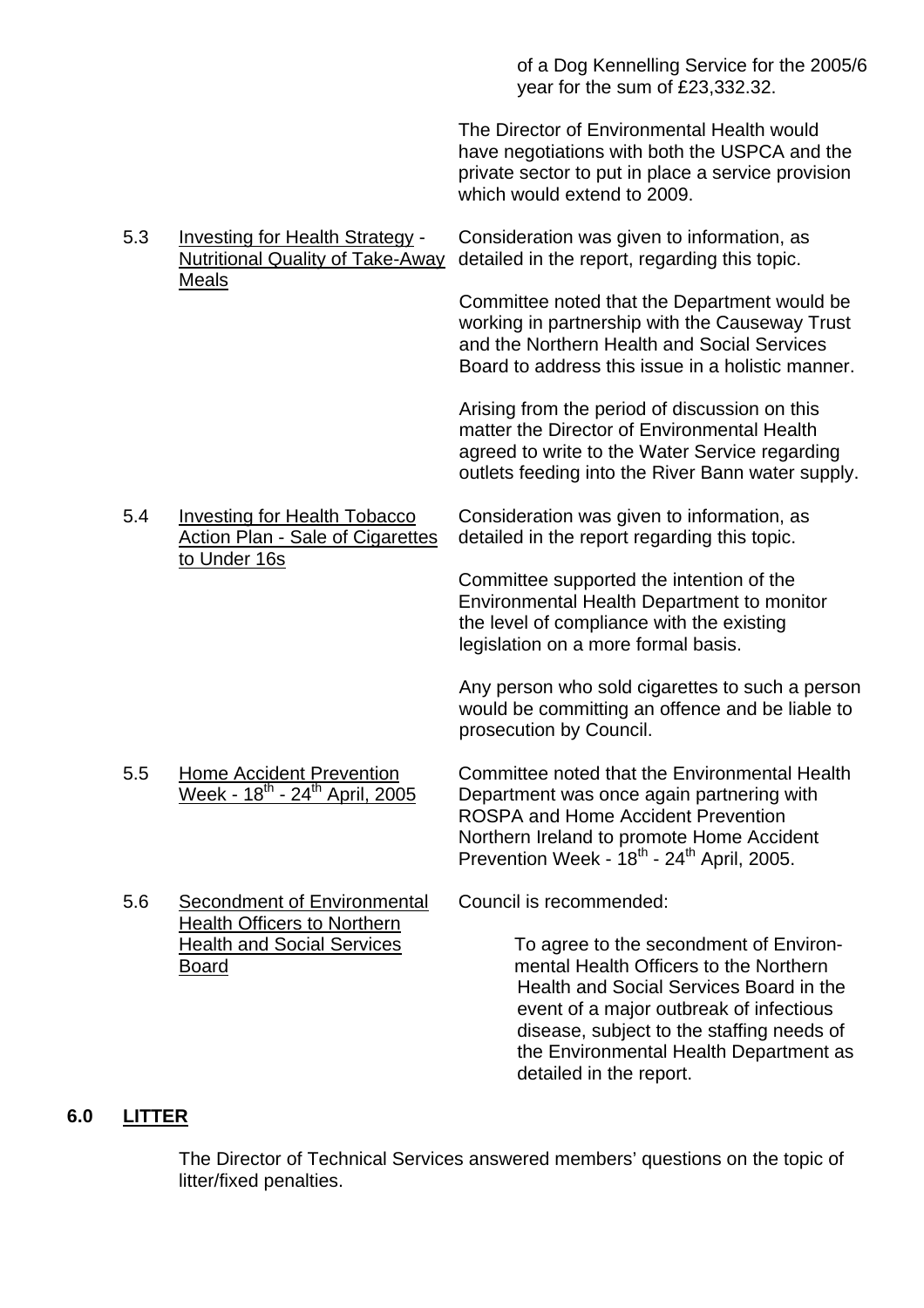#### **7.0 AIR-CONDITIONING SYSTEM - COLERAINE LEISURE CENTRE**

In response to a member's question the Director of Leisure Services agreed to investigate the noise level of the air-conditioning system at Coleraine Leisure Centre.

### **8.0 WORK AT COLERAINE TOWN CENTRE**

Reference was made to noise from the ongoing street environmental work at Coleraine Town Centre interrupting Hearings in the Town Hall.

The Leisure Services Officer (Facilities) would raise this matter with the Town Centre Manager.

# **9.0 PATH AT PORTBALLINTRAE**

 Reference was made to a complaint from a local resident regarding the state of a path at Portballintrae.

 The Director of Technical Services would raise this matter with Moyle District Council who had responsibility for the area of path referred to.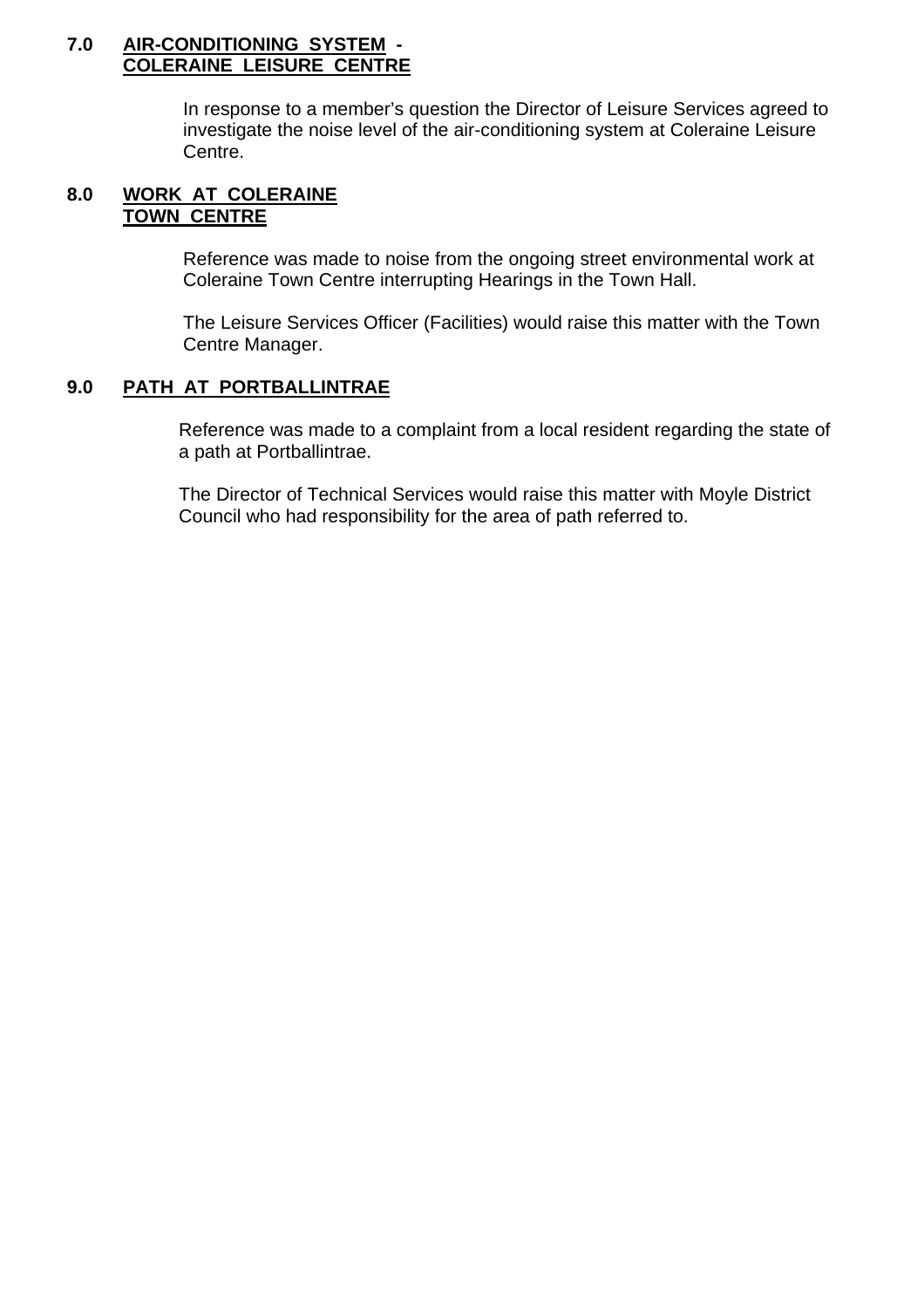**Present:** Councillor W. A. King in the Chair

 The Deputy Mayor, Alderman W. J. McClure (Items  $1.0 - 3.2$ )

#### **Aldermen**

P. E. A. Armitage (Mrs.) B. Leonard  $($ ltems  $1.0 - 2.89)$  (Items  $1.0 - 3.1)$  W. T. Creelman  $($  Items  $2.1 - 2.32)$ 

# **Councillors**

C. S. Alexander (Ms.) N. F. Hillis D. D. Barbour (Items  $1.0 - 3.0$ ) J. M. Bradley  $($ Items  $1.0 - 4.6)$  $($ ltems  $2.5 - 2.71)$  G. L. McLaughlin O. M. Church (Mrs.) A. McQuillan J. J. Dallat E. M. Mullan  $($ ltems  $1.0 - 3.0)$   $($ ltems  $1.0 - 4.6)$ T. J. Deans  $R. D.$  Stewart (Items  $1.0 - 4.6$ ) W. J. Watt  $($ ltems  $1.0 - 4.6)$  E. P. Fielding (Mrs.) (Items  $1.0 - 3.6$ )

(Items 1.0 – 2.86) E. A. Johnston (Mrs.)

| Also in            | Representatives from the Planning Service -                      |
|--------------------|------------------------------------------------------------------|
| <b>Attendance:</b> | Ms. J. McMath, Mr. G. Walker and Mr. W. McIlmoyle                |
| <b>Officers in</b> | Administrative Officer, Principal Environmental Health           |
| <b>Attendance:</b> | Officer (Items $1.0 - 2.32$ ) and Administrative Assistant       |
| <b>Apologies:</b>  | The Mayor, Alderman Mrs. Black and Councillor<br><b>McClarty</b> |

#### **1.0 SYMPATHY**

 Reference was made to the recent death of Mr. Ivan Wilson and tribute was paid for his significant contribution to public service over many years.

 It was proposed by Councillor Watt, seconded by Councillor Mrs. Johnston and agreed:

That a letter of sympathy be sent to the Wilson family.

#### **2.0 PLANNING APPLICATIONS**

A list of one hundred and eighty applications was considered (previously supplied).

**Applications Deferred from Previous Meeting**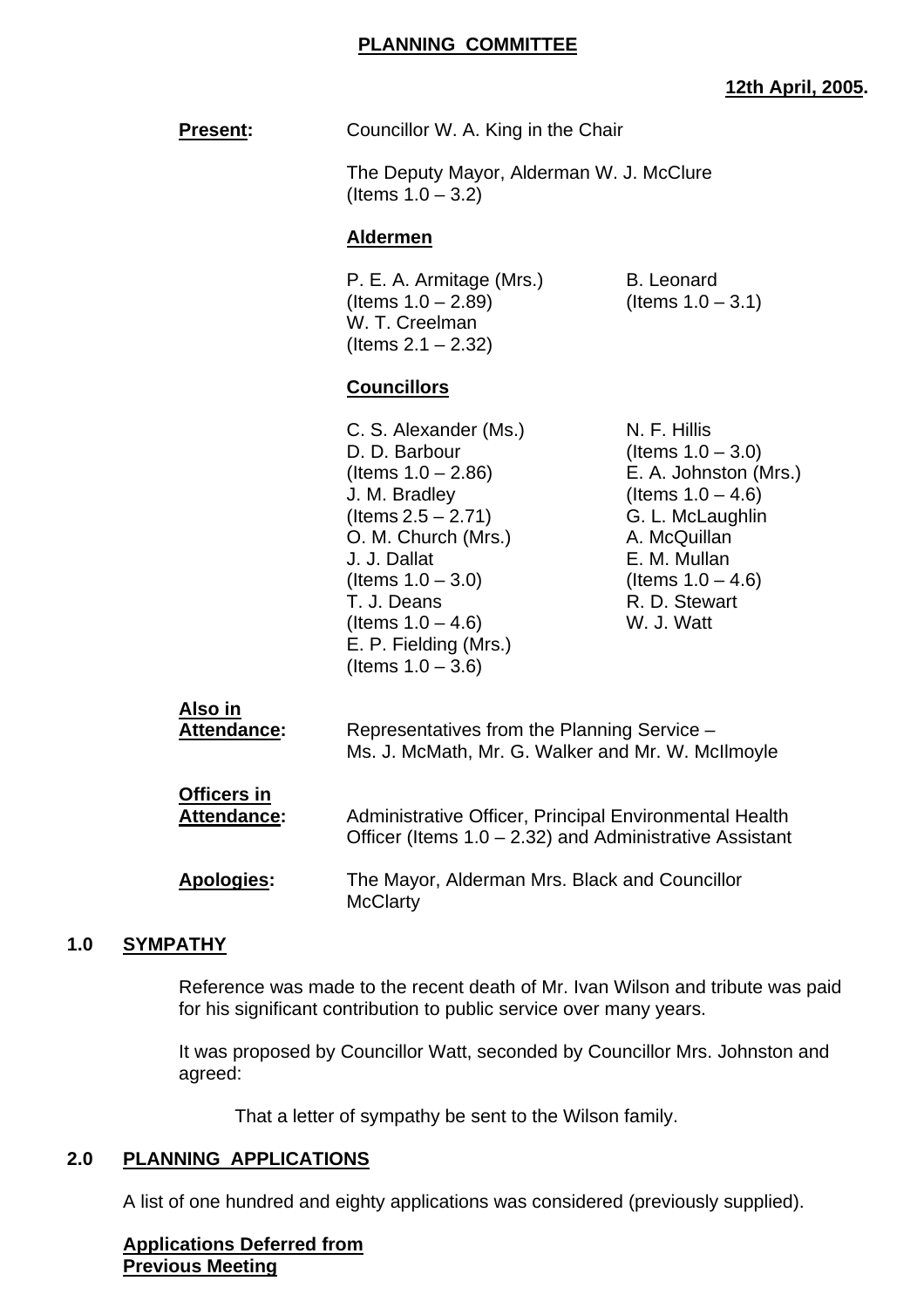- 2.1 Application No. D1 C/2002/0867/O Redevelopment of rear garden at No. 7 Hopefield Avenue, Portrush for Mrs. K. Lagan
- 2.2 Application No. D2 C/2003/0389/F Erection of 5 town houses at 35 Millburn Road, Coleraine for Mr. J. Murray
- 2.3 Application No. D3 C/2003/0979/O Dwelling and garage in front of No. 53 Blackrock Road, Kilrea for Mrs. M. Bonnar
- 2.4 Application No. D4 C/2003/1008/O Site for dwelling 300m north-east of No. 10 Bratwell Road, Articlave, Coleraine for Mr. I. Cochrane
- 2.5 Application No. D5 C/2003/1046/O Site for dwelling and garage north of 36 Knocknougher Road, Articlave for Mr. J. Pollock
- 2.6 Application No. D6 C/2003/1119/O Site for dwelling adjacent to 165 Dunhill Road, Macosquin, Coleraine for Mr. D. King
- 2.7 Application No. D7 C/2003/1260/O Site for dwelling and garage north of 97 Carhill Road, Garvagh for Mr. G. Kearney
- 2.8 Application No. D8 C/2003/1289/F Two detached dwellings – one with detached garage and access to Kurin Road – adjacent to 54 Kurin Road, Garvagh for Mr. E. **Holmes**
- 2.9 Application No. D9 C/2003/1316/O Site for dwelling south-east of 88 Killyvalley Road, adjacent to

The opinion of the Planning Service was to approve.

It was agreed that the application be approved.

The opinion of the Planning Service was to refuse.

It was agreed that the application be refused.

The opinion of the Planning Service was to refuse.

A request for an office meeting would be referred to the Divisional Planning Manager.

The opinion of the Planning Service was to refuse.

A request for an office meeting would be referred to the Divisional Planning Manager.

The opinion of the Planning Service was to refuse.

A request for a Council site visit or an office meeting would be referred to the Divisional Planning Manager.

The opinion of the Planning Service was to refuse.

A request for an office meeting would be referred to the Divisional Planning Manager.

The opinion of the Planning Service was to approve.

It was agreed that the application be approved.

The opinion of the Planning Service was to approve.

It was agreed that the application be approved.

The opinion of the Planning Service was to approve.

It was agreed that the application be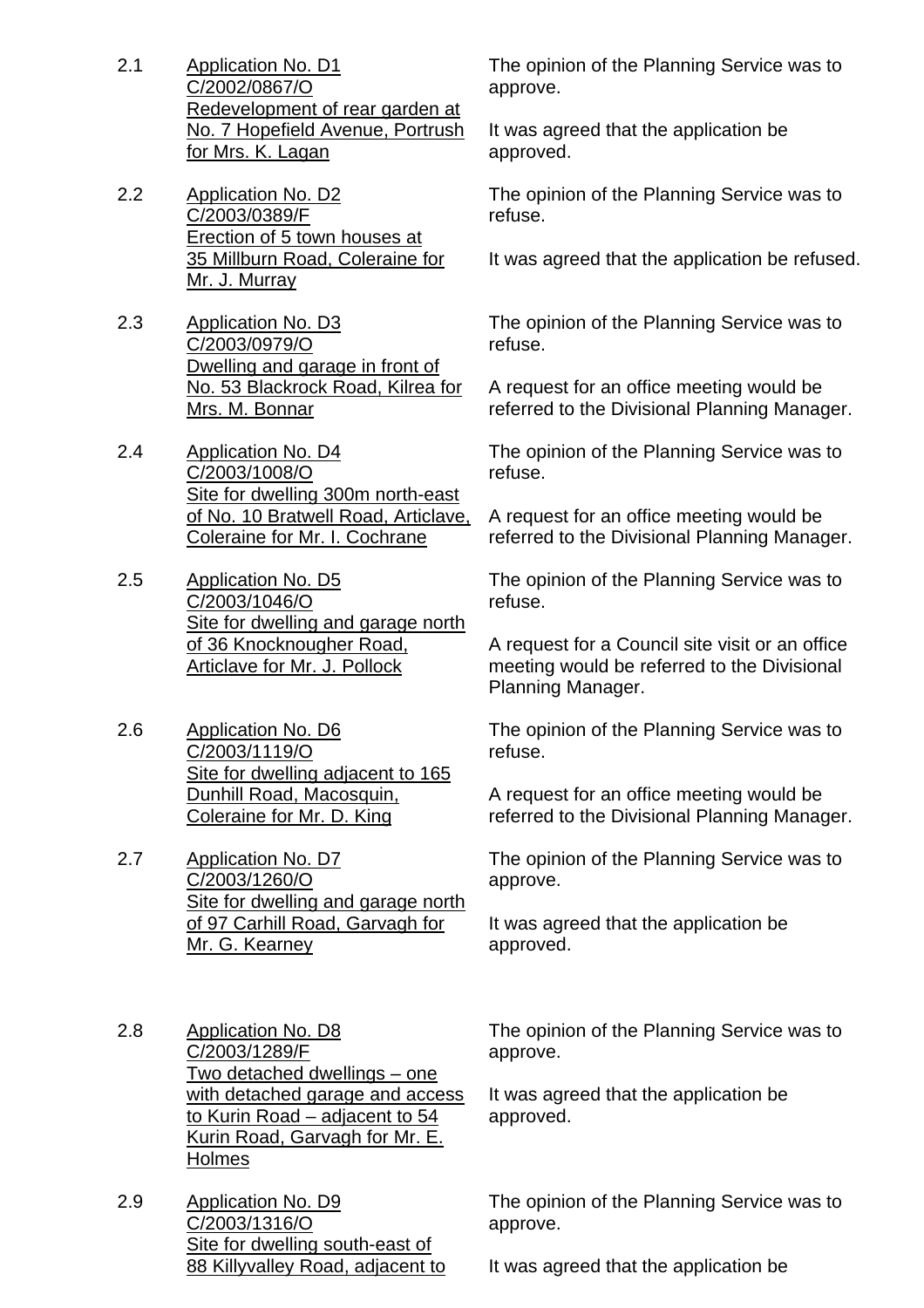Bellury Bridge, Garvagh for Mr. Henry

- 2.10 Application No. D10 C/2003/1337/O Site for replacement dwelling north of 218 Sconce Road, Articlave for Mr. C. Brown
- 2.11 Application No. D11 C/2004/0014/O Proposed site for family dwelling south-west of 54 Burrenmore Road, Castlerock for Mr. P. Cunning
- 2.12 Application No. D12 C/2004/0019/F Proposed dwelling and single garage at Site No. 22, Community Housing Site, Brockagh Road, Garvagh for Mr. S. Cassidy
- 2.13 Application No. D13 C/2004/0137/O Site for dwelling off Brone Park, Ballyagan Road, Garvagh for Mr. J. Hegarty

approved subject to conditions relating to siting and vegetation.

The opinion of the Planning Service was to refuse.

It was agreed that the application be deferred for two weeks to facilitate the submission of additional information.

The opinion of the Planning Service was to refuse.

It was agreed that the application be deferred for one month to facilitate the submission of additional information.

The opinion of the Planning Service was to approve.

Amended plans had been received and it was agreed that the application be approved.

The opinion of the Planning Service was to refuse.

Following discussion it was proposed by Councillor Watt, seconded by Alderman Leonard and agreed:

> That the application be deferred for one month to facilitate further consideration by the Planning Service.

2.14 Application No. D14 C/2004/0232/F Demolition of existing dwelling and flat and erection of 4 apartments at 47 Central Avenue, Portstewart for Mr. E. Doherty

The opinion of the Planning Service was to approve.

It was agreed that the application be approved.

- 2.15 Application No. D15 C/2004/0281/O Site for dwelling and garage 170m south-west of 22 Brone Road, Ballyagan Road, Garvagh for Mr. N. Clyde
- 2.16 Application No. D16 C/2004/0331/F Extension to existing restaurant and apartment to provide new fine dining restaurant as the 'Old Ramore' at Ramore Restaurant Ltd., 113 Lower Main Street,

The opinion of the Planning Service was to refuse.

It was agreed that the application be deferred for one month to facilitate further consideration by the Planning Service.

The opinion of the Planning Service was to approve.

It was agreed that the application be approved.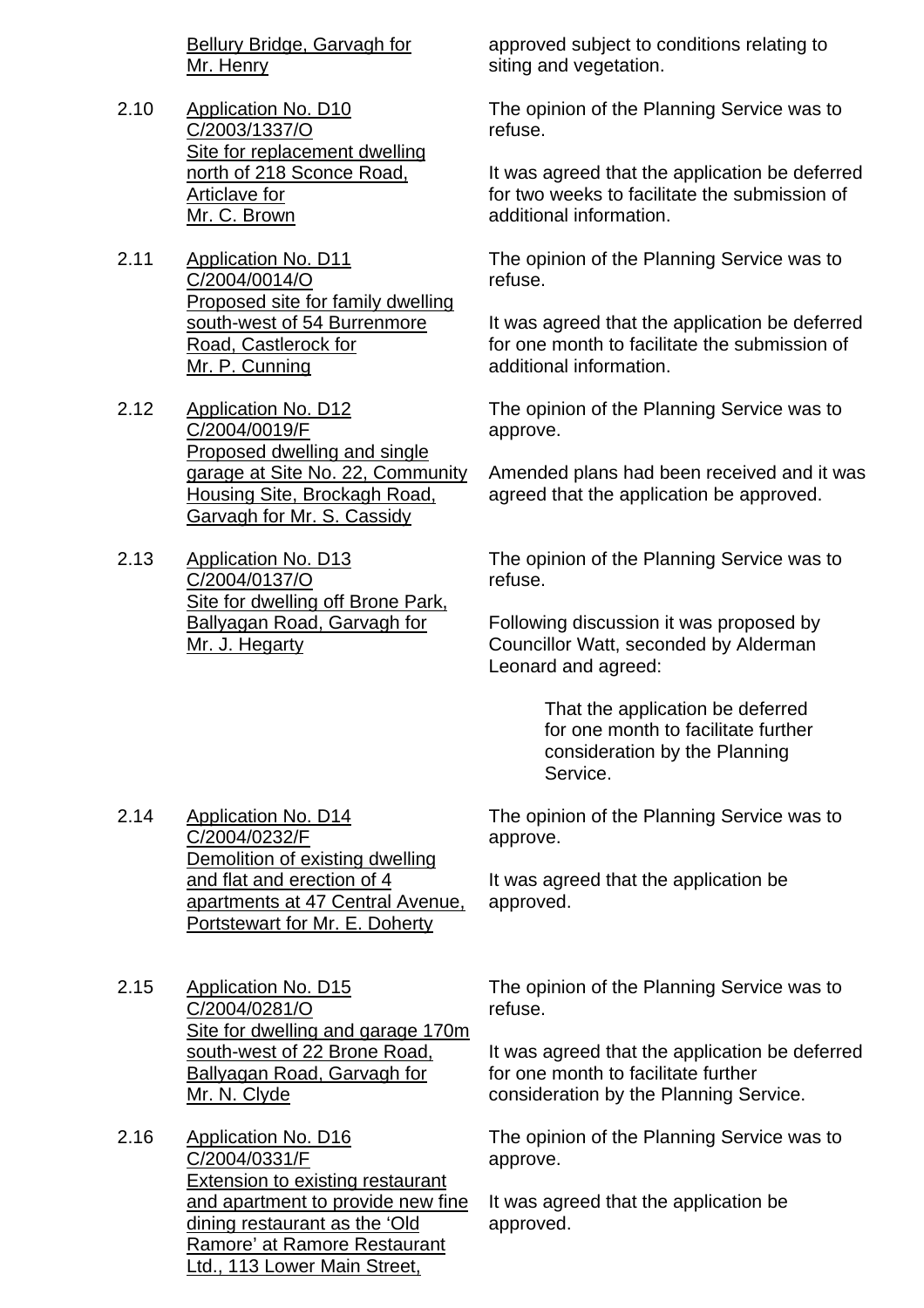Portrush for Ramore Restaurant Ltd.

- 2.17 Application No. D17 C/2004/0334/O Proposed two-storey house approximately 100m.sq. total floor area traditional construction pitched tiled roof and dashed finish to walls adjacent to No. 50 Portrush Road, Portstewart for Mr. S. Hughes
- 2.18 Application No. D18 C/2004/0406/O Site for dwelling and garage northeast of 11 Revallagh Road, Bushmills for Mr. I. McLean
- 2.19 Application No. D19 C/2004/0471/O Site for dwelling 270m south of 9 Ballystrone Road, Coleraine for Mr. L. Caskey
- 2.20 Application No. D20 C/2004/0593/O Proposed housing development with twelve houses at 30 Moneygran Road, Kilrea for Mr. Shields
- 2.21 Application No. D21 C/2004/0644/F Proposed 12 no. dwellings (extension to community housing scheme) at Site Nos. 19, 20, 27, 28, 29, 30, 31, 32, 33, 34, 35 and 36 Glenview, Garvagh for Rev. L. Donnelly

2.22 Application No. D22 C/2004/0662/F Regrading of footpath with railings to provide DDA compliant access to Bank and provision of new external lights at ATM and entrance at 52 The Promenade, Portstewart for Ulster Bank Ltd.

2.23 Application No. D23 C/2004/0705/O 1 no. residential dwelling on lands adjoining 153 Cashel Road, Ringsend, Coleraine for Mrs.

The opinion of the Planning Service was to approve.

It was agreed that the application be approved.

The opinion of the Planning Service was to approve.

It was agreed that the application be approved.

The opinion of the Planning Service was to approve.

It was agreed that the application be approved.

The opinion of the Planning Service was to refuse.

The application had now been withdrawn.

The opinion of the Planning Service was to refuse.

Following discussion it was proposed by Councillor Mullan, seconded by Councillor Dallat and agreed:

> That a request for an office meeting be referred to the Divisional Planning Manager.

The opinion of the Planning Service was to refuse.

It was agreed that the application be refused.

The opinion of the Planning Service was to refuse.

It was proposed by Councillor Watt, seconded by Councillor Dallat and unanimously agreed: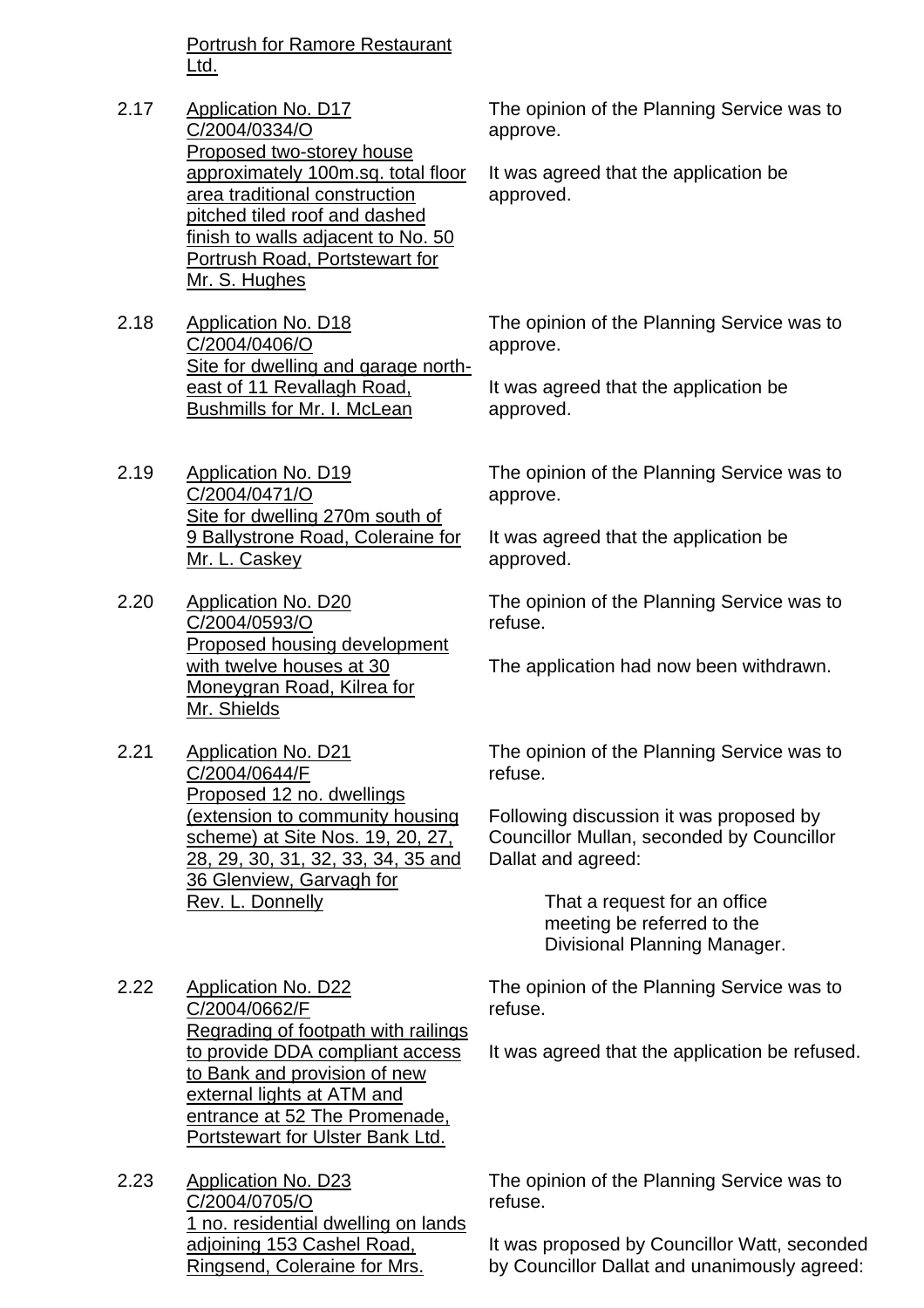**Healy** 

- 2.24 Application No. D24 C/2004/0772/O Site for dwelling 30m south-east of Mullaghinch Road, Agivey Road junction, Coleraine for T. B. **Wilson**
- 2.25 Application No. D25 C/2004/0868/O New dwelling adjacent to 4 Liswatty Road, Liswatty Upper, Coleraine for Mr. Hutchinson
- 2.26 Application No. D26 C/2004/0886/O Site for traditional rural dwelling 140m south-east of Temple Road/Brockagh Road junction, Garvagh for Mr. K. McGilligan
- 2.27 Application No. D27 C/2004/0904/O Proposed site for dwelling approximately 50m east of junction of Hillside Road and Temple Road, Garvagh for Mr. C. Smyth

That the application be approved.

The opinion of the Planning Service was to approve.

It was agreed that the application be approved subject to a condition relating to the retention of the existing trees.

The opinion of the Planning Service was to refuse.

It was agreed that the application be refused.

The opinion of the Planning Service was to approve.

It was agreed that the application be approved subject to conditions relating to ridge height restriction and access.

The opinion of the Planning Service was to refuse.

It was proposed by Councillor Dallat, seconded by Councillor Mullan and unanimously agreed:

> That the application be approved.

2.28 Application No. D28 C/2004/0922/O Site for dwelling and garage 130m north-east of 15 Boleran Park, Garvagh for Mr. Doherty

> Application No. D29 C/2004/0923/O Site for dwelling and garage 100m north of 37 Boleran Park, Garvagh for Mr. Doherty

2.29 Application No. D30 C/2004/0934/F Additional 3 No. UMTS, antennae and associated cabling at existing O2 Radio Base Station at BT Exchange, Nursery Avenue, Coleraine for O2 (UK) Ltd.

The opinion of the Planning Service was to refuse both applications.

It was proposed by Councillor Mullan, seconded by Councillor Dallat and unanimously agreed:

> That both applications be approved.

The opinion of the Planning Service was to approve.

Following discussion it was proposed by Councillor Deans, seconded by Councillor Bradley and unanimously agreed:

That the application be refused.

Reference was made regarding the possibility of a presentation being made to Council on recent research and findings in relation to mobile phone masts.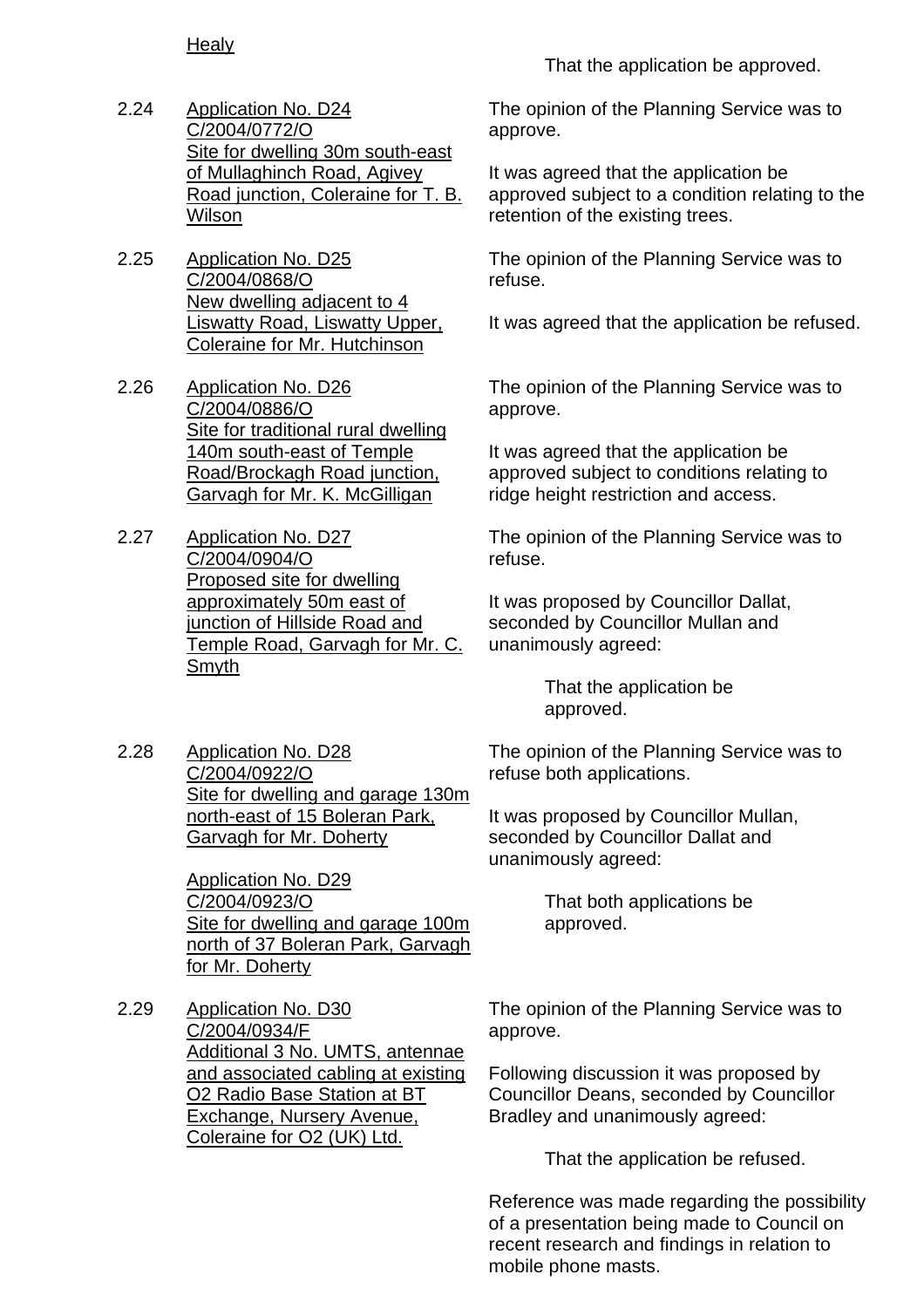- 2.30 Application No. D31 C/2004/0959/O Proposed dwelling adjacent to 69 Limavady Road, Garvagh for Mr. E. Brolly
- 2.31 Application No. D32 C/2004/1002/O Proposed one and a half or two storey dwelling with detached garage adjacent to 61 Killyvalley Road, Garvagh (upper Ballylagan) for Mr. H. Gilmore

The opinion of the Planning Service was to refuse.

It was agreed that the application be deferred for two weeks to facilitate withdrawal.

The opinion of the Planning Service was to refuse.

It was proposed by Councillor McQuillan, seconded by Councillor Watt and unanimously agreed:

> That the application be approved.

The opinion of the Planning Service was to approve.

It was proposed by Councillor Deans and seconded by Councillor Mrs. Johnston:

That the application be refused.

On being put to the Meeting the proposal was carried, twelve members voting in favour and no one voting against.

The opinion of the Planning Service was to refuse.

It was noted that this application had now been taken to appeal.

C/2004/1022/F Extension to existing two storey structure (comprising shops and residential accommodation) to provide additional two storey retail unit at Mountsandel Road  $(Shops)$ , 1 – 8 Glenfern Court, Mountsandel, Coleraine for NM Developments

2.32 Application No. D33

- 2.33 Application No. D34 C/2004/1054/O Erection of 1.5 storey dwelling and detached garage at Dunboe Road, (250m south-east of Sconce Road/Dunboe Road junction), Coleraine for Mr. D. Norris
- 2.34 Application No. D35 C/2004/1060/F 1 no. detached dwelling with detached garages off Barnside Road, Moyletra Toy, Garvagh for Mr. H. Holmes
- 2.35 Application No. D36 C/2004/1093/O Proposed site for dwelling adjacent to No. 104 Ballyclough Road, Bushmills for Mrs. J. Kane

2.36 Application No. D37 C/2004/1109/O Proposed site for dwelling opposite No. 130A Ballybogey Road, Ballymoney for Mr. J. Blair The opinion of the Planning Service was to approve.

Amended plans had been received and it was agreed that the application be approved.

The opinion of the Planning Service was to refuse.

It was agreed that the application be refused.

The opinion of the Planning Service was to refuse.

It was agreed that the application be refused.

2.37 Application No. D38 The opinion of the Planning Service was to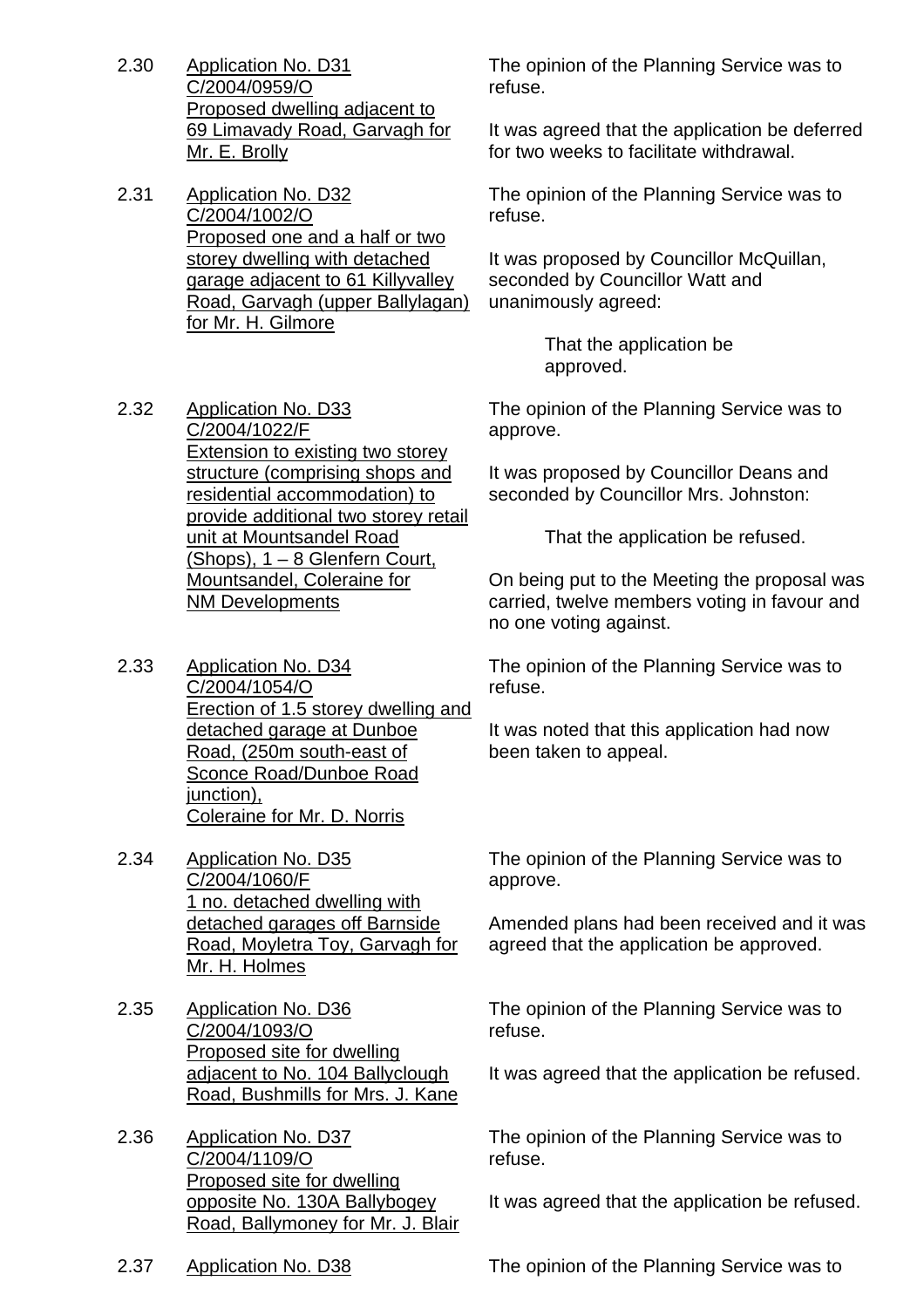C/2004/1133/O Site for dwelling and garage 280m east of 82 Blackrock Road, Kilrea for Mrs. T. A. Moore

- 2.38 Application No. D39 C/2004/1155/O Site for dwelling and garage at junction of Mettican Road/Gorran Road, Garvagh for Mr. K. McIntrye
- 2.39 Application No. D40 C/2004/1166/F Change of use from part of residential garden area for expansion of adjoining commercial complex for the purpose of selling cars adjacent to No. 5 Errigal Court, adjacent to Coleraine Road, Portrush for Mr. G. Lagan
- 2.40 Application No. D41 C/2004/1331/F Extension to rear of dwelling at 78 Ballaghmore Road, Portballintrae for Mr. and Mrs. G. Kirk

2.41 Application No. D42 C/2004/1338/A Fascia sign at 4 Kingsgate Street, Coleraine for Mr. C. Holmes - Vodafone Ltd.

2.42 Application No. D43 C/2004/1343/O Replacement of existing dwelling at No. 43 Ballyreagh Park, Ballyreagh, Portrush for Mr. J. McNeill

approve.

It was agreed that the application be approved.

The opinion of the Planning Service was to refuse.

It was agreed that the application be refused.

The opinion of the Planning Service was to refuse.

It was agreed that the application be refused.

The opinion of the Planning Service was to refuse.

A request for an office meeting would be referred to the Divisional Planning Manager.

The opinion of the Planning Service was to approve.

It was agreed that the application be approved.

The opinion of the Planning Service was to refuse.

It was proposed by Councillor Stewart, seconded by Councillor Ms. Alexander and unanimously agreed:

> That the application be approved.

2.43 Application No. D44 C/2004/1360/A Shop sign/projecting sign at 22A Railway Road, Coleraine for Wesley Owen Books & Music Ltd. The opinion of the Planning Service was to approve.

It was agreed that the application be approved.

# **NEW APPLICATIONS**

2.44 Application No. 3 C/2003/1347/F Erection of replacement dwelling The opinion of the Planning Service was to refuse.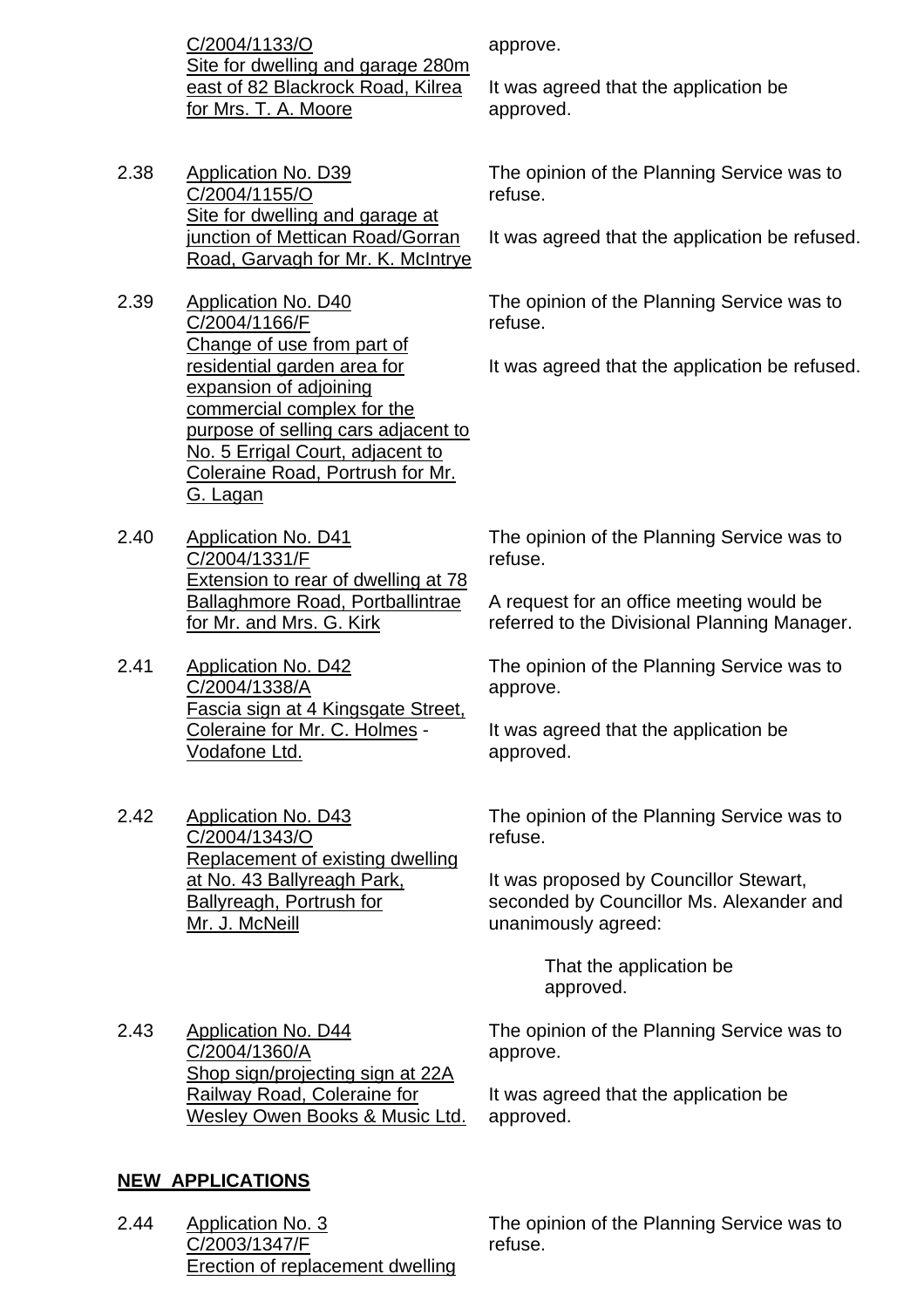and outbuildings at 76 Ringrash Road, Coleraine for Mr. S. Patterson

- 2.45 Application No. 4 C/2004/0113/F Housing Development (6 Flats) at 9 Garden Avenue, Portstewart for Padly Ltd.
- 2.46 Application No. 6 C/2004/0235/O Site for dwellings (comprising one semi-detached housing unit) between 19 and 22 Glenmanus Village, Portrush for Mr. L. Hanson
- 2.47 Application No. 7 C/2004/0469/O Site for dwelling opposite 18 Ballystrone Road, Coleraine for Mr. L. Caskey
- 2.48 Application No. 10 C/2004/0810/O Site for dwelling and garage northwest of 20 Rectory Road, Coleraine for Mr. Curry
- 2.49 Application No. 13 C/2004/0889/O Site for one and a half storey rural dwelling and garage adjacent to 23 Movenis Hill, Garvagh (200m NNW of No. 23 Movenis Hill) for Mr. N. Hutchinson
- 2.50 Application No. 14 C/2004/0931/O Site for dwelling adjacent to No.11 Brockagh Road, Garvagh for Mr. P. Heaney
- 2.51 Application No. 16 C/2004/0944/F Change of use from dwelling and outbuildings to storage and maintenance of agricultural machinery at No. 56 Drumcroone Road, Coleraine for Mr. D. **Heaney**

It was agreed that the application be deferred for one month to facilitate a Council site visit.

The opinion of the Planning Service was to refuse.

It was agreed that the application be deferred for one month to facilitate an office meeting.

The opinion of the Planning Service was to refuse.

It was agreed that the application be deferred for one month to facilitate a Council site visit.

The opinion of the Planning Service was to refuse.

It was agreed that the application be deferred for one month to facilitate a Council site visit.

The opinion of the Planning Service was to refuse.

It was agreed that the application be deferred for one month to facilitate a Council site visit.

The opinion of the Planning Service was to refuse.

It was agreed that the application be deferred for one month to facilitate a Council site visit.

The opinion of the Planning Service was to refuse.

It was agreed that the application be deferred for one month to facilitate a Council site visit.

The opinion of the Planning Service was to refuse.

It was proposed by Councillor Watt and seconded by Councillor McQuillan:

> That the application be refused.

It was proposed by Councillor Mullan and seconded by Councillor Dallat:

That the application be deferred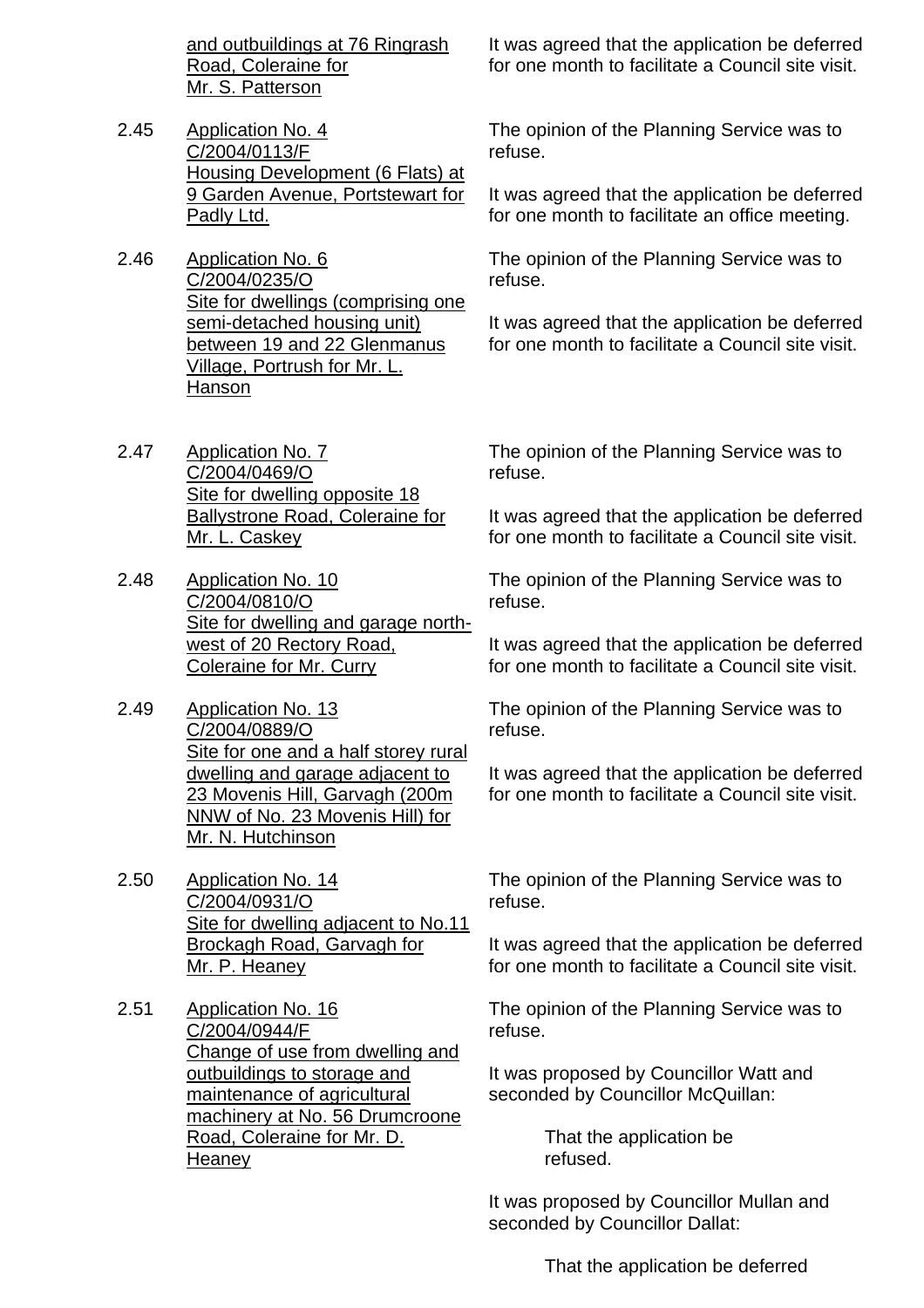for one month to facilitate a Council site visit.

Councillor Watt withdrew his proposal with the agreement of Councillor McQuillan.

It was, therefore, agreed that the application be deferred for one month to facilitate a Council site visit.

The opinion of the Planning Service was to refuse.

It was agreed that the application be deferred for one month to facilitate a Council site visit.

The opinion of the Planning Service was to refuse.

It was agreed that the application be deferred for one month to facilitate a Council site visit.

The opinion of the Planning Service was to refuse.

It was agreed that the application be deferred for one month to facilitate a Council site visit.

The opinion of the Planning Service was to refuse.

It was agreed that the application be deferred for one month to facilitate a Council site visit.

The opinion of the Planning Service was to refuse.

It was agreed that the application be deferred for one month to facilitate a Council site visit.

The opinion of the Planning Service was to refuse.

It was agreed that the application be deferred for one month to facilitate a Council site visit.

The opinion of the Planning Service was to refuse.

It was agreed that the application be deferred for one month to facilitate a Council site visit.

2.59 Application No. 35 The opinion of the Planning Service was to

2.52 Application No. 17 C/2004/0972/O Site for dwelling and garage to rear of 9 Knockaduff Road, Aghadowey for Mr. R. J. Martin

2.53 Application No. 18 C/2004/1011/O Bungalow (5.5 max. ridge) and garage adjacent to No. 61 Altikeeragh Road, Castlerock for Mrs. U. Devine

2.54 Application No. 19 C/2004/1017/O Erection of a retirement split level bungalow adjacent to 3 Tullybeg Avenue, Coleraine (formally known as Site 35 in overall development) for Mr. and Mrs. R. E. Linton

2.55 Application No. 20 C/2004/1072/O Private dwelling 100m east of 48 Altikeeragh Road, Castlerock for Mrs. R. Flynn

2.56 Application No. 23 C/2004/1103/O Proposed site for dwelling approximately 120m north of No. 72 Drumsaragh Road, Kilrea for Mr. D. McKenna

2.57 Application No. 24 C/2004/1123/O Dwelling house at Glenkeen Road, Aghadowey for Mr. **McWilliams** 

2.58 Application No. 28 C/2004/1217/O Proposed site for dwelling 90m north of 50 Cashel Road, Coleraine for Mr. W. Taylor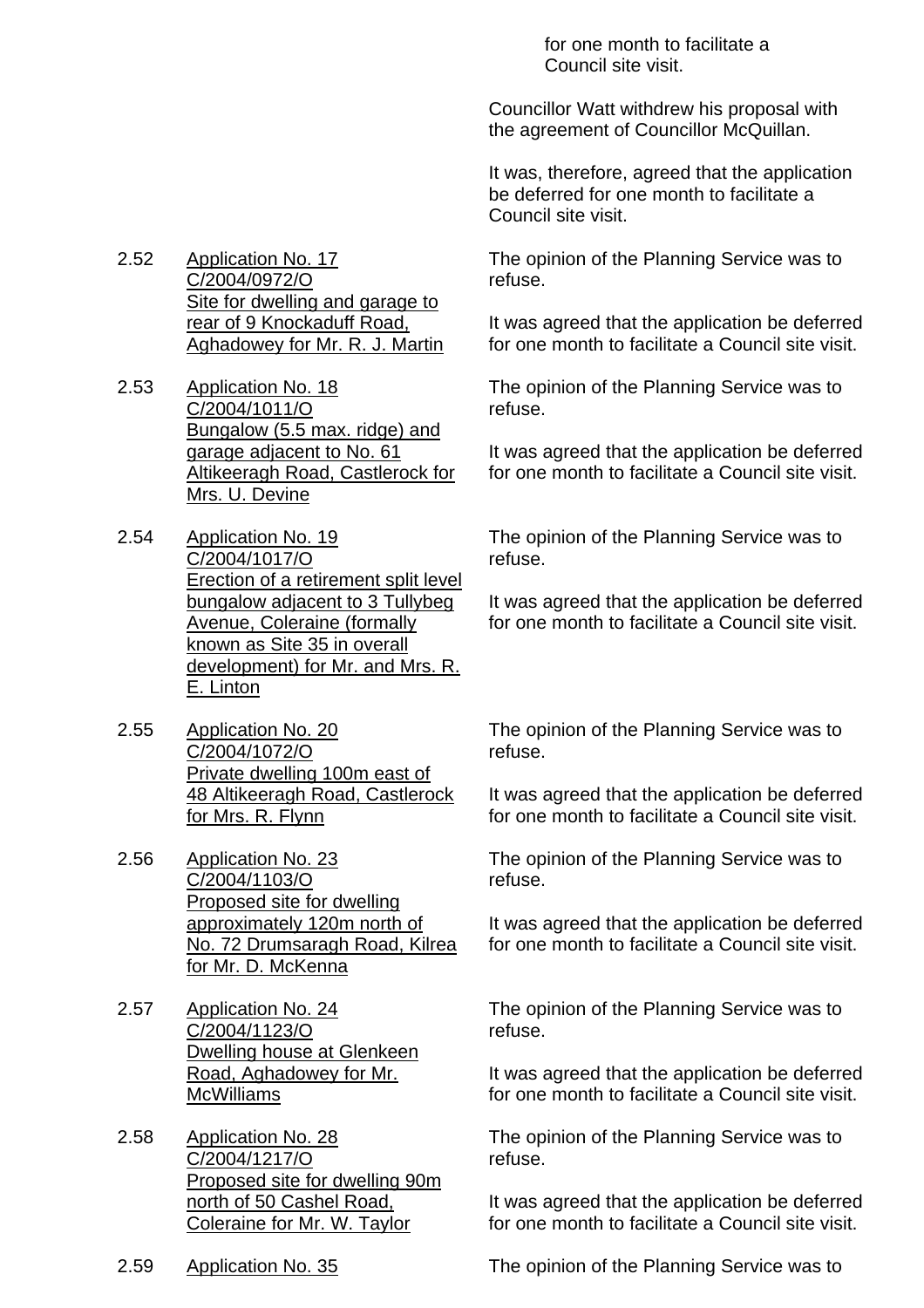C/2004/1248/O Site for proposed dwelling and detached garage approximately 50m south-west of No. 15 Drumeil Road, Aghadowey for Mr. C. McNicholl

- 2.60 Application No. 36 C/2004/1251/O Proposed new dwelling and garage 70m north-west of No. 54 Movanagher Road, Kilrea for Mr. S. Blair
- 2.61 Application No. 37 C/2004/1272/F Replacement of existing dwelling and garage with 2 no. semidetached houses at No. 1 Blackrock Road, Portrush for Mr. N. Glasgow
- 2.62 Application No. 42 C/2004/1296/O Site for dwelling and garage 180m south-west of 11 Gortmacrane Road, Kilrea for Mrs. R. Bolton
- 2.63 Application No. 45 C/2004/1301/O Proposed storey and half dwelling and garage approximately 60m north-west of 119 Carhill Road, Garvagh for Mr. McKeefry
- 2.64 Application No. 46 C/2004/1302/F Proposed extension to existing caravan park and all weather exterior play areas adjacent to 46A Newmills Road, Coleraine for Mrs. D. McClelland
- 2.65 Application No. 47 C/2004/1308/O Site for dwelling and garage 130m south-west of 22 Brone Park, Ballylagan Road, Garvagh for Mr. N. Clyde
- 2.66 Application No. 48 C/2004/1309/O Site for dwelling and garage 170m south of 22 Brone Park, Ballylagan Road, Garvagh for Mr. R. Clyde

refuse.

It was agreed that the application be deferred for one month to facilitate a Council site visit.

The opinion of the Planning Service was to refuse.

It was agreed that the application be deferred for one month to facilitate a Council site visit.

The opinion of the Planning Service was to refuse.

It was agreed that the application be deferred for one month to facilitate the submission of further information.

The opinion of the Planning Service was to refuse.

It was agreed that the application be deferred for one month to facilitate a Council site visit.

The opinion of the Planning Service was to refuse.

It was agreed that the application be deferred for one month to facilitate a Council site visit.

The opinion of the Planning Service was to refuse.

It was agreed that the application be deferred for one month to facilitate a Council site visit.

The opinion of the Planning Service was to refuse.

It was agreed that the application be deferred for one month to facilitate a Council site visit.

The opinion of the Planning Service was to refuse.

It was agreed that the application be deferred for one month to facilitate a Council site visit.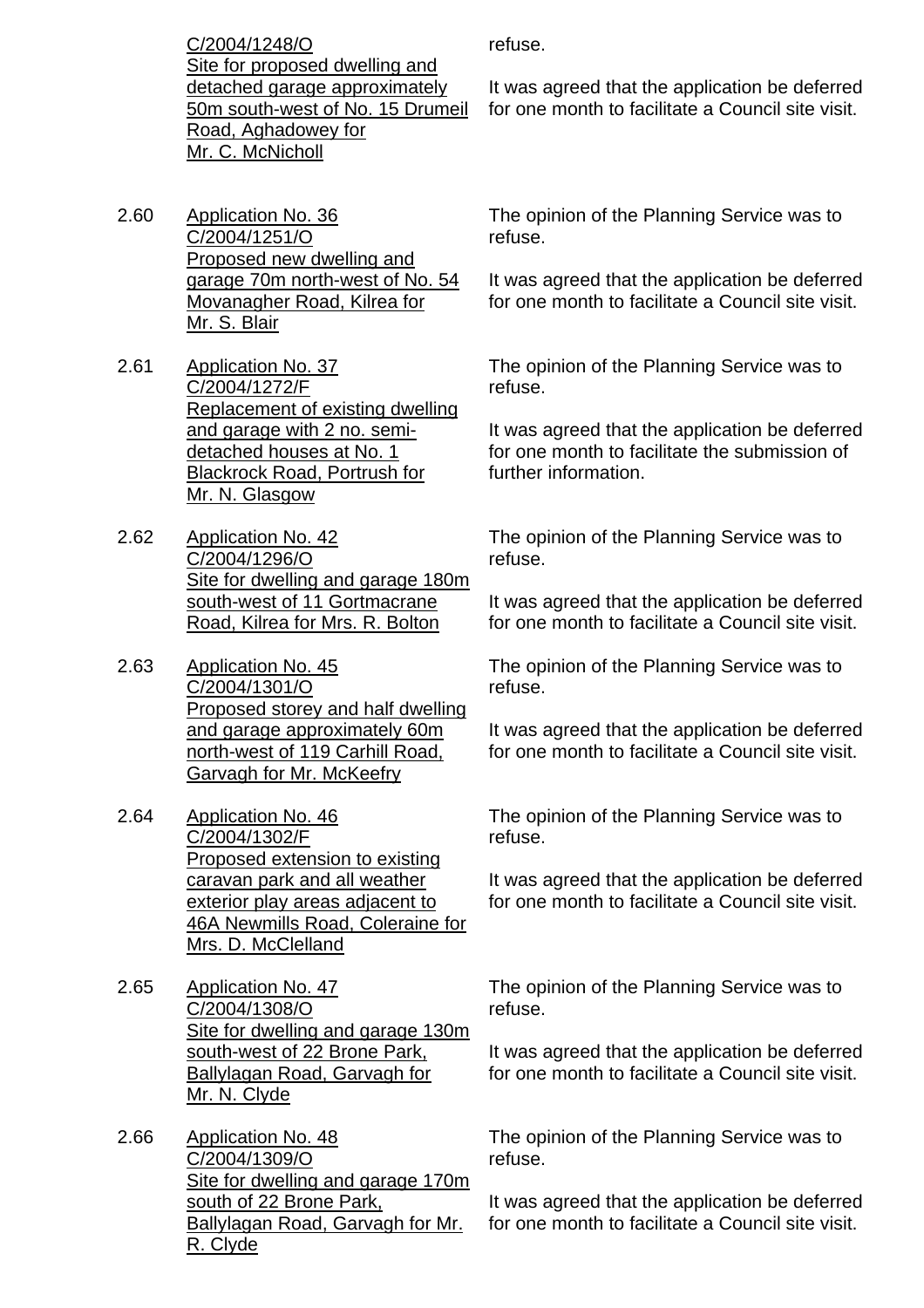- 2.67 Application No. 51 C/2004/1317/O Site for proposed one and a half storey dwelling and detached garage approximately 90m northwest of junction between Lisnacreghog Road and Glenullin Road, Garvagh for Mr. F. **McNicholl**
- 2.68 Application No. 52 C/2004/1320/O Site for dwelling and garage 80m north-east of 105 Agivey Road, Kilrea for Mr. and Mrs. G. Wilson

Application No. 53 C/2004/1325/O Site for dwelling and garage 100m north-east of 105 Agivey Road, Kilrea for Mr. and Mrs. G. Wilson

- 2.69 Application No. 55 C/2004/1330/F Dwelling amended siting and design of previous approval C/2003/0330/F adjacent to 6 Sunnyvale Avenue, Portrush for Mrs. J. Young
- 2.70 Application No. 58 C/2004/1342/O 1.5 storey farm retirement dwelling and garage adjacent to 73 Ballygawley Road (western side), Aghadowey for Mr. and Mrs. D. McAleese
- 2.71 Application No. 59 C/2004/1352/O Site for bungalow and garage opposite 49A Drumsaragh Road, Kilrea for Mr. C. McAllister
- 2.72 Application No. 61 C/2004/1355/F Raising of roof level to provide first floor accommodation at 9 Seaview Drive, Portstewart for Mr. M. O'Kane
- 2.73 Application No. 63 C/2004/1358/O Proposed two-storey dwelling and garage opposite No. 93 Mettican Road, Garvagh for Mr. G. Boyce

The opinion of the Planning Service was to refuse.

It was agreed that the application be deferred for one month to facilitate a Council site visit.

The opinion of the Planning Service was to refuse both applications.

It was agreed that the applications be deferred for one month to facilitate Council site visits.

The opinion of the Planning Service was to refuse.

It was agreed that the application be deferred for one month to facilitate a Council site visit.

The opinion of the Planning Service was to refuse.

It was agreed that the application be deferred for one month to facilitate a Council site visit.

The opinion of the Planning Service was to refuse.

It was agreed that the application be deferred for one month to facilitate a Council site visit.

The opinion of the Planning Service was to approve.

It was agreed that the application be deferred for one month to facilitate a Council site visit.

The opinion of the Planning Service was to refuse.

It was agreed that the application be deferred for one month to facilitate a Council site visit.

2.74 Application No. 69 The opinion of the Planning Service was to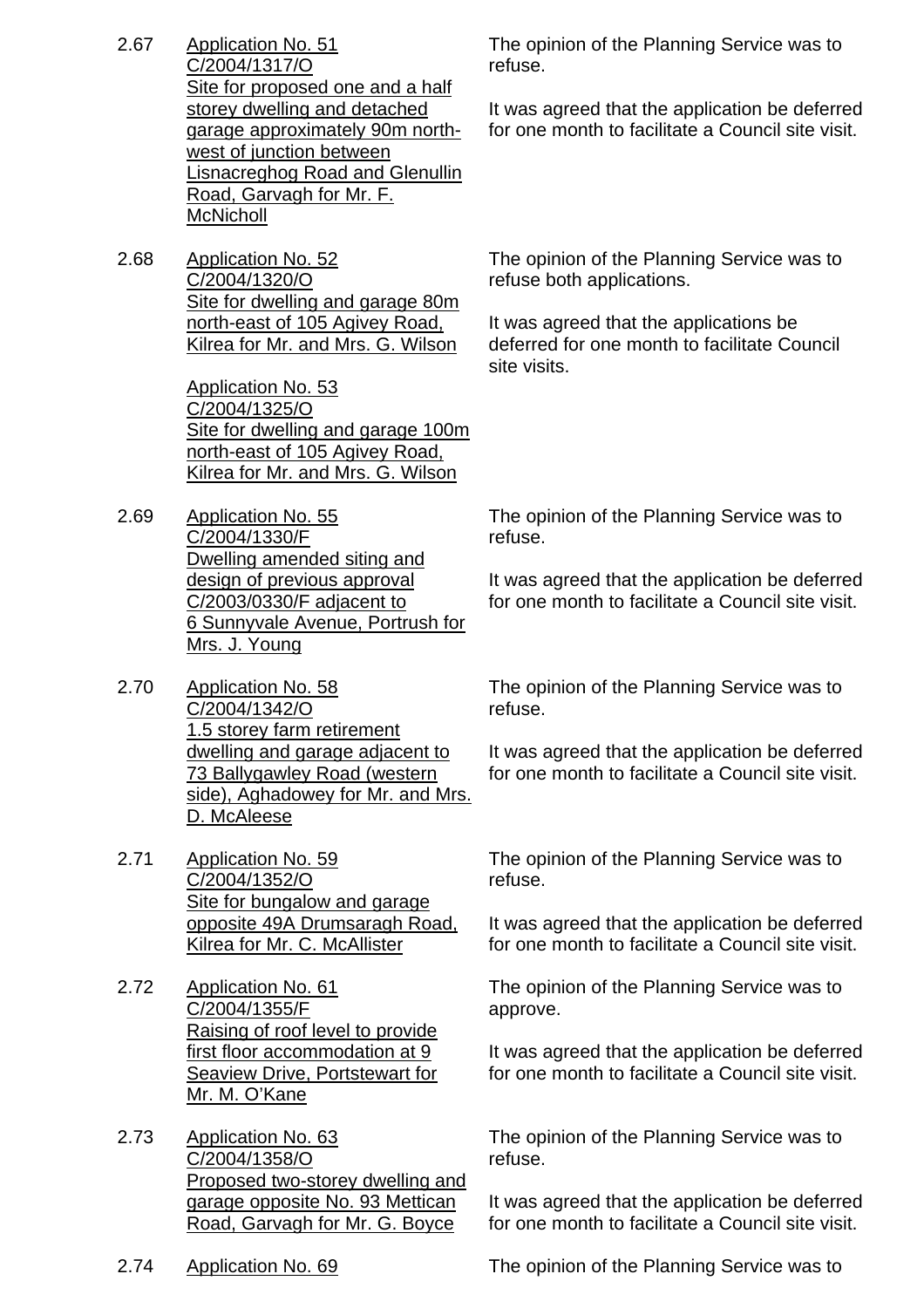C/2004/1371/O Proposed site for country style dwelling with detached garage approximately 230m south-west of 51 Moneybrannon Road, Aghadowey for Mr. and Mrs. M. Harmer

- 2.75 Application No. 72 C/2004/1378/F Bungalow and garage approximately 125m north-west of No. 111 Dunboe Road, Articlave, Coleraine for Mr. I. Eccles
- 2.76 Application No. 73 C/2004/1380/F 2 no. townhouses and 4 no. apartments at 102 Union Street, Coleraine for GM Design Assoc. Ltd.
- 2.77 Application No. 74 C/2004/1381/O Site for dwelling and garage 180m south-west of 20 Ballyversal Road, Coleraine for Mr. W. Henry
- 2.78 Application No. 75 C/2004/1382/O Dwelling house (replacement) at Coolnasillagh Road, Garvagh for Mr. C. Higgins
- 2.79 Application No. 77 C/2004/1385/O Site for two storey dwelling with detached garage adjacent to 29 Shanlongford Road, Ringsend, Coleraine for Mr. and Mrs. C. McCann
- 2.80 Application No. 83 C/2004/1402/F Retain the existing 20m high radio base station incorporating 6 antenna and 4 dishes for H3G and add 3 antenna and 2 dishes for Orange including radio equipment housing and development ancillary at Dundooan Road, Coleraine for Hutchison 3g Uk Ltd

refuse.

It was agreed that the application be deferred for one month to facilitate a Council site visit.

The opinion of the Planning Service was to refuse.

It was agreed that the application be deferred for one month to facilitate an office meeting.

The opinion of the Planning Service was to refuse.

It was agreed that the application be deferred for one month to facilitate a Council site visit.

The opinion of the Planning Service was to refuse.

It was agreed that the application be deferred for one month to facilitate a Council site visit.

The opinion of the Planning Service was to refuse.

It was agreed that the application be deferred for one month to facilitate a Council site visit.

The opinion of the Planning Service was to refuse.

It was agreed that the application be deferred for one month to facilitate a Council site visit.

The opinion of the Planning Service was to approve.

It was proposed by Councillor Ms. Alexander and seconded by Councillor Dallat:

> That the application be refused.

It was proposed by the Deputy Mayor and seconded by Councillor Stewart:

> That the application be deferred for one month to facilitate a Council site visit.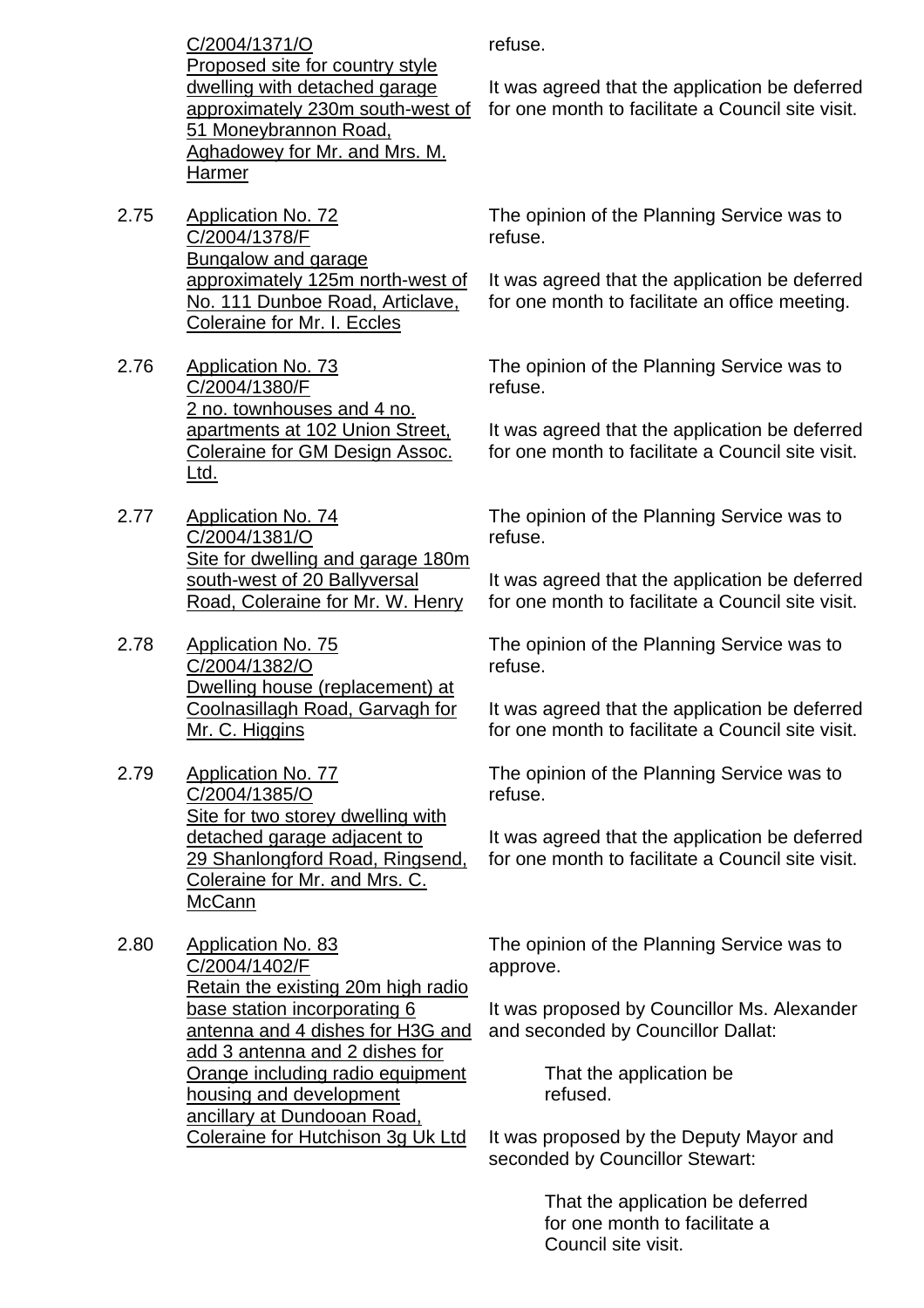Councillor Ms. Alexander withdrew her proposal with the agreement of Councillor Dallat.

It was, therefore, agreed that the application be deferred for one month to facilitate a Council site visit.

2.81 Application No. 86 C/2004/1405/F Change of use from chemist shop to bookmakers office at 60 Main Street, Garvagh for Mr. G. **Faulkner** 

The opinion of the Planning Service was to approve.

It was proposed by Councillor Mullan and seconded by Councillor Dallat:

> That the application be approved.

On a request for a recorded vote the members voted thus:

**For:** Alderman Leonard Councillors Dallat, McLaughlin and Mullan (4)

**Against:** The Deputy Mayor Alderman Mrs. Armitage Councillors Barbour, Mrs. Church, Deans, Mrs. Fielding, Hillis, Mrs. Johnston, King, McQuillan, Stewart and Watt (12)

**Abstention:** Councillor Ms. Alexander

The opinion of the Planning Service was to refuse.

It was agreed that the application be deferred for one month to facilitate a Council site visit.

2.83 Application No. 91 C/2004/1416/O Site for dwelling 80m south-west of 75 and 80m east of 67 Rusky

Park, Aghadowey for H. Kelly

Extension to Dwelling at

Mr. P. Gilkinson

12 Millfield Village, Portstewart for

2.84 Application No. 93 C/2004/1419/O Dwelling house and detached garage 350m north-west of Coolnasillagh Road, Garvagh for Mr. A. Higgins

2.85 Application No. 98 C/2005/0012/F

2.82 Application No. 90 C/2004/1414/F

> The opinion of the Planning Service was to refuse.

It was agreed that the application be deferred for one month to facilitate a Council site visit.

The opinion of the Planning Service was to refuse.

It was agreed that the application be deferred for one month to facilitate a Council site visit.

The opinion of the Planning Service was to refuse.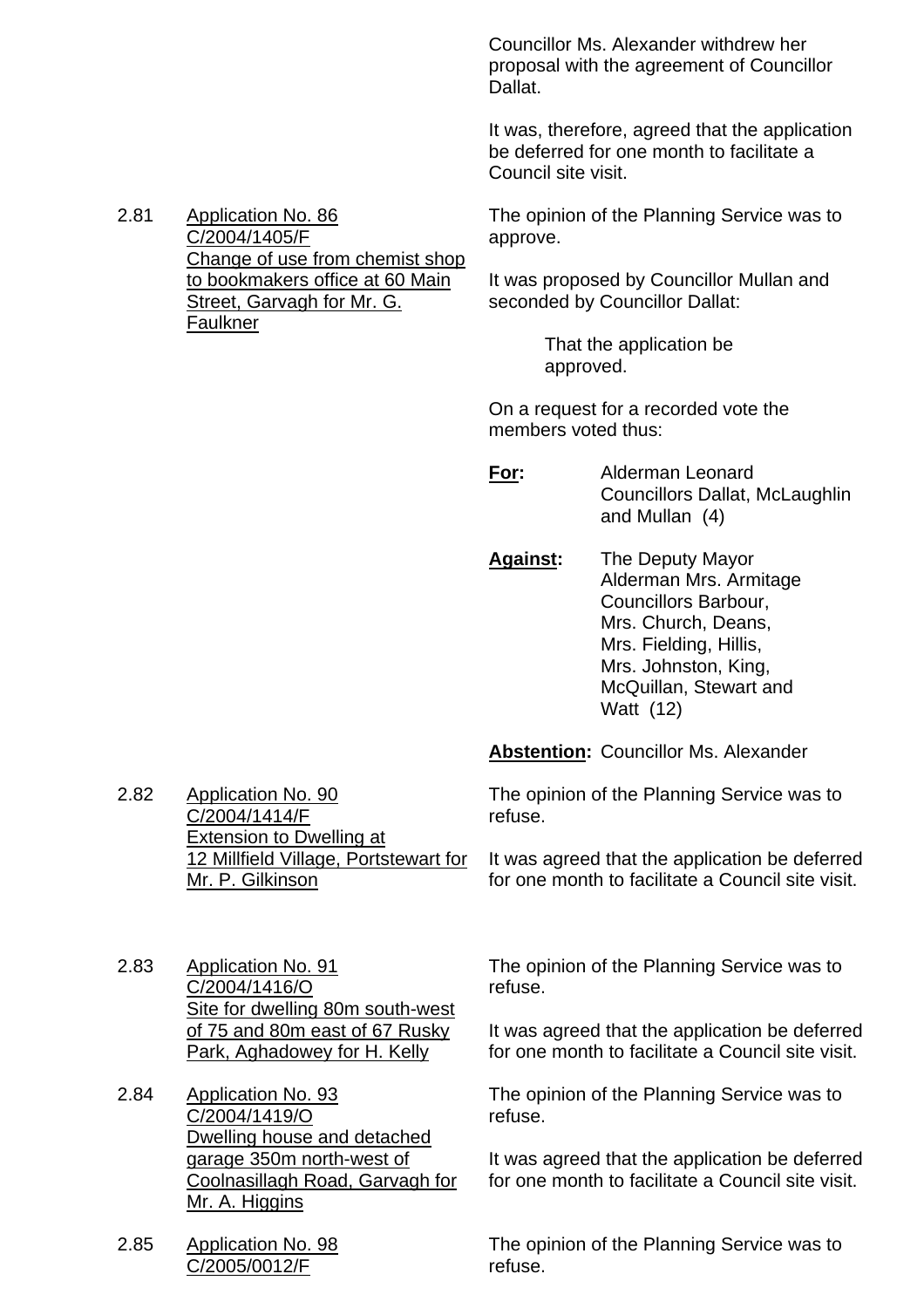Proposed dwelling and garage approximately 50m east of 89 Mettican Road, Garvagh for Mr. N. McFarlane

- 2.86 Application No. 99 C/2005/0014/O Site for dwelling and garage 340m south-west of 61 Ballymenagh Road, Garvagh for Mr. Bradley
- 2.87 Application No. 108 C/2005/0034/O Site for dwelling south-east of No. 12 Brockagh Road, Garvagh for Mr. G. Mullen
- 2.88 Application No. 109 C/2005/0035/O Site for dwelling adjacent to No. 42 Glen Road, Garvagh for Mr. G. Mullen
- 2.89 Application No. 117 C/2005/0055/O New dwelling and garage 80m north of 94 Old Carhill Road, Garvagh for Mr. P. White
- 2.90 Application No. 121 C/2005/0061/O Proposed new dwelling and detached garage 420m north of 242 Windyhill Road, Coleraine for Mr. H. Phillips
- 2.91 Application No. 124 C/2005/0068/O New dwelling and garage 150m east of 22 Tirkeeran Road, Garvagh for Mr. K. Bradley

Application No. 126 C/2005/0070/O New dwelling and garage 25m east of 20 Tirkeeran Road, Garvagh for Mr. K. Bradley

2.92 Application No. 127 C/2005/0074/O Site for dwelling and garage at Lisachrin Road, Garvagh (280m west of junction of Lisachrin Road/Ballymenagh Road) for Mr. B. Fullerton

It was agreed that the application be deferred for one month to facilitate a Council site visit.

The opinion of the Planning Service was to refuse.

It was agreed that the application be deferred for one month to facilitate a Council site visit.

The opinion of the Planning Service was to refuse.

It was agreed that the application be deferred for one month to facilitate a Council site visit.

The opinion of the Planning Service was to refuse.

It was agreed that the application be deferred for one month to facilitate a Council site visit.

The opinion of the Planning Service was to refuse.

It was agreed that the application be deferred for one month to facilitate a Council site visit.

The opinion of the Planning Service was to refuse.

It was agreed that the application be deferred for one month to facilitate a Council site visit.

The opinion of the Planning Service was to refuse both applications.

It was agreed that the applications be deferred for one month to facilitate Council site visits.

The opinion of the Planning Service was to refuse.

It was agreed that the application be deferred for one month to facilitate further discussions with the applicant.

2.93 Application No. 129 The opinion of the Planning Service was to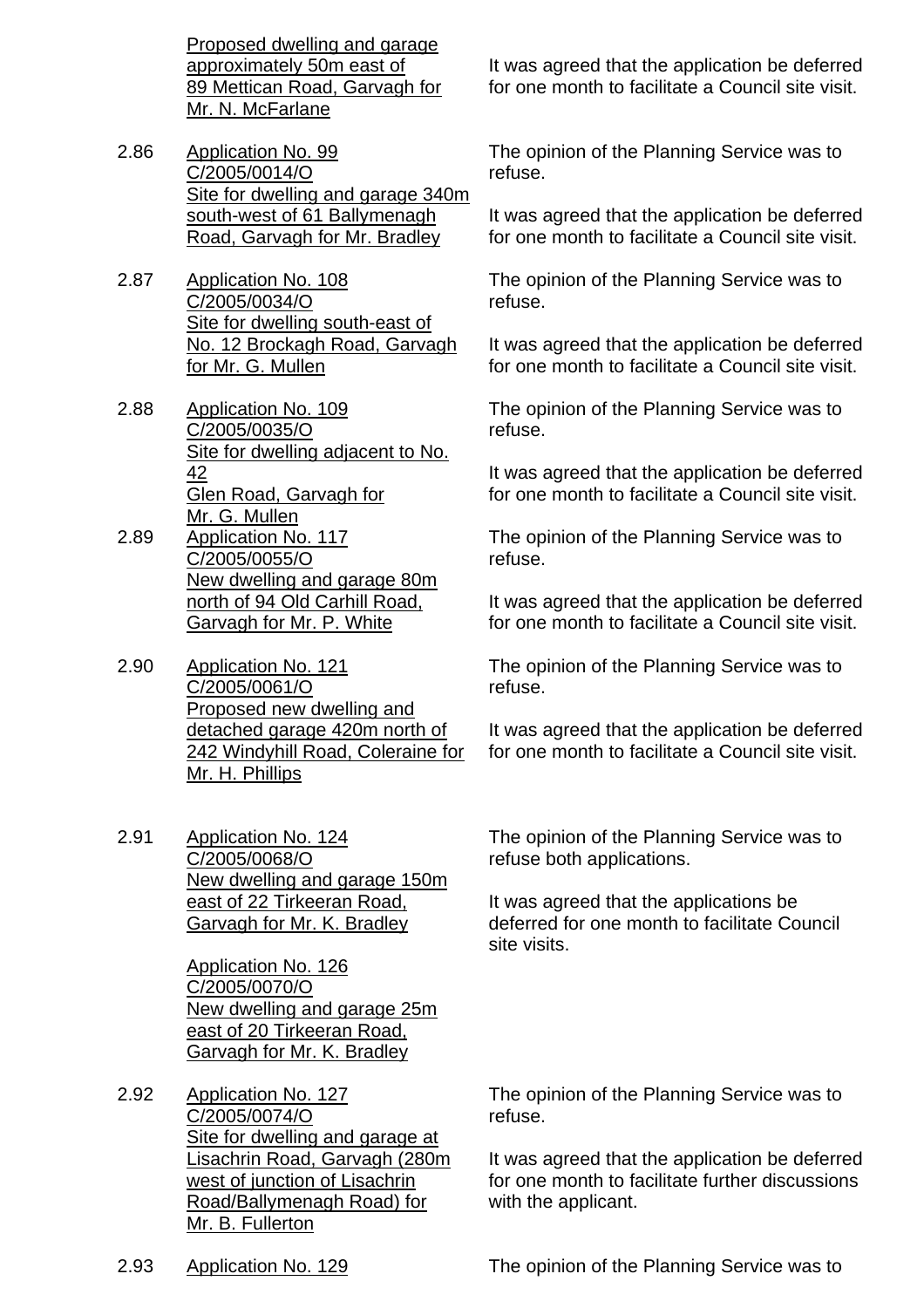C/2005/0078/O Site for dwelling and garage at Gortmacrane Road, Coleraine for Mrs. M. Mullan

- 2.94 Application No. 133 C/2005/0089/F Replacement of existing dwelling and garage with new dwelling and detached garage at 37 Station Road, Portstewart for Mr. and Mrs. P. Moore
- 2.95 Application No. 135 C/2005/0098/O Site for domestic dwelling adjoining No. 40 Boleran Road, Garvagh for Mr. P. Clarke

refuse.

It was agreed that the application be deferred for one month to facilitate a Council site visit.

The opinion of the Planning Service was to refuse.

It was agreed that the application be deferred for one month to facilitate an office meeting.

The opinion of the Planning Service was to refuse.

It was agreed that the application be deferred for one month to facilitate a Council site visit.

# **3.0 NON DETERMINATION APPEALS**

 Consideration was given to Non Determination Appeals in respect of the following planning

applications (Report previously supplied).

- 3.1 C/2004/0783/O Closure and demolition of business of the existing business, erection of new one-and-a-half storey dwelling and detached garage at 25A Islandtasserty Road, Coleraine
- 3.2 C/2004/0821/O Site for dwelling and garage 300m north of 40 Ballyversal Road, **Coleraine**

C/2004/0839/O Site for dwelling and garage 320m north of 40 Ballyversal Road, **Coleraine** 

3.3 C/2004/0831/O Site for dwelling and garage 380m north-east of 123 Agivey Road, Coleraine

> C/2004/0965/O Site for dwelling and garage 160m north-east of 123 Agivey Road, **Coleraine**

3.4 C/2004/0996/O Site for dwelling and garage south-east of 218 Sconce Road, **Castlerock** 

The opinion of the Planning Service was to refuse.

It was agreed that Council support a refusal.

The opinion of the Planning Service was to refuse both applications.

It was agreed that Council support a refusal for each application.

The opinion of the Planning Service was to refuse both applications.

It was agreed, seven members voting in favour, that Council support an approval.

The opinion of the Planning Service was to refuse.

It was agreed that Council support a refusal.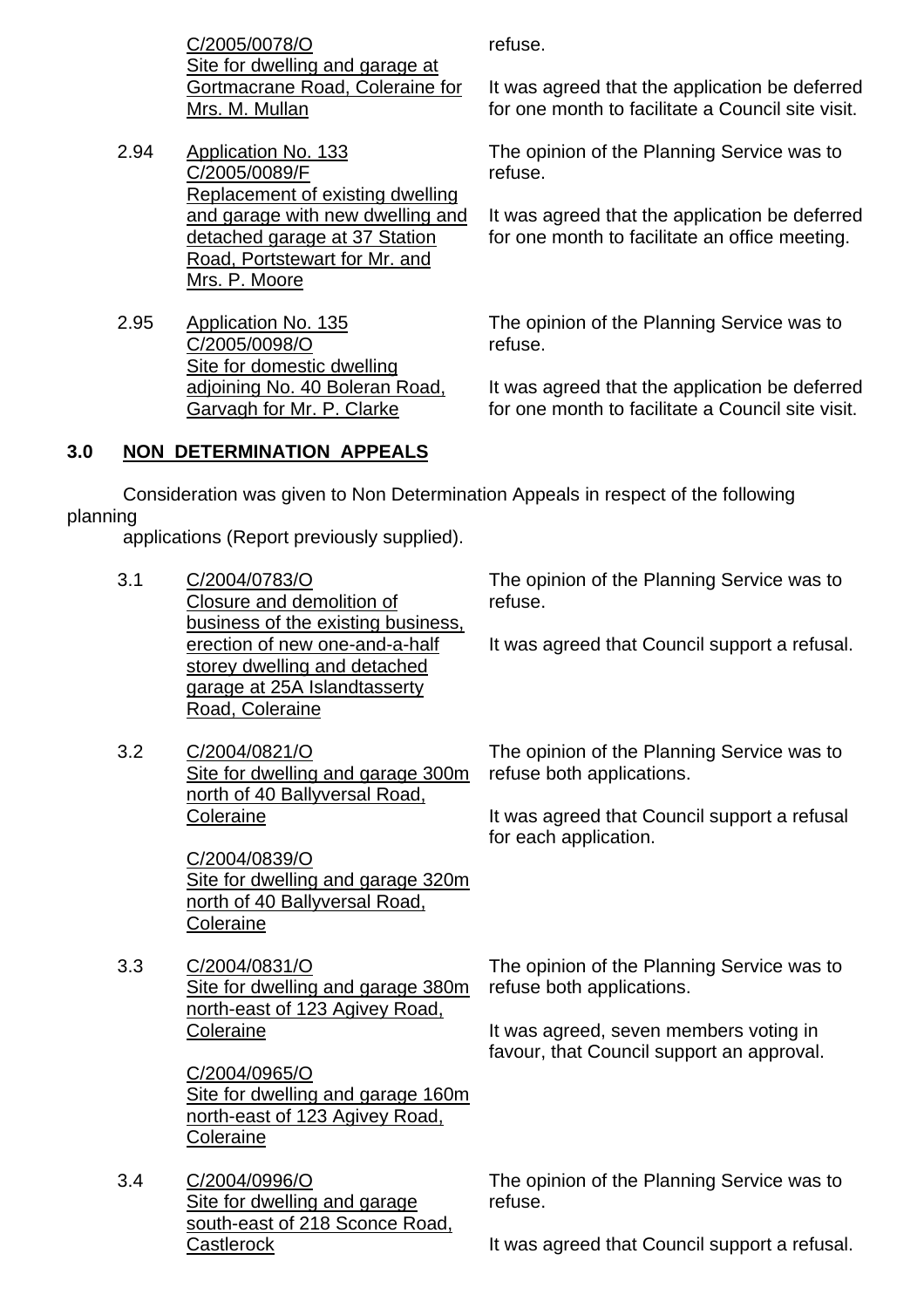- 3.5 C/2004/0999/O Site for dwelling and garage 180m west of 111 Dunboe Road. **Castlerock**
- 3.6 C/2004/1073/O Site for dwelling and garage at Windyhill Road, 110 metres northwest of Dunboe Road and Windyhill Road junction, Coleraine
- 3.7 C/2004/1100/F Construction of 25 detached and semi-detached dwellings as previously approved under  $C/1997/0590$  south-west of  $2 - 10$ Somerset Court, Coleraine

## **4.0 PLANNING ISSUES RAISED BY MEMBERS**

The opinion of the Planning Service was to approve subject to conditions.

It was agreed that Council support the approval with conditions.

The opinion of the Planning Service was to approve subject to conditions.

It was agreed that Council support the approval with conditions.

The opinion of the Planning Service was to approve subject to conditions.

It was agreed that Council support the approval with conditions.

4.1 Riding for the Disabled Reference was made to the planning application from Riding for the Disabled for a new equestrian centre.

> Reported that replies from consultees, including Environment and Heritage Service, were still awaited.

In order to secure sources of funding it was proposed by Councillor Watt, seconded by Councillor Mrs. Johnston and agreed:

> That the Planning Service be given authority to issue the opinion as soon as possible.

4.2 Kiddieland – Portrush Reference was again made to the fence at Kiddieland, Portrush.

> It was noted that an Enforcement Officer would

be in attendance at a future meeting and would answer questions on this topic.

4.3 Site Visits **Sharehold Exercise Reference was made regarding the possibility** of site visits being published on the Council website.

> Reference was made to the request for a Council site visit for this application.

Reference was made to the request for an office meeting for this application.

- 
- 4.4 Application No. C/2004/1012/O 11 Laragh Road, Swatragh for Mr. and Mrs. McNicholl
- 4.5 Application No. C/2004/0606/O Coolnasillagh Road,Garvagh for Mr. K. McKillop